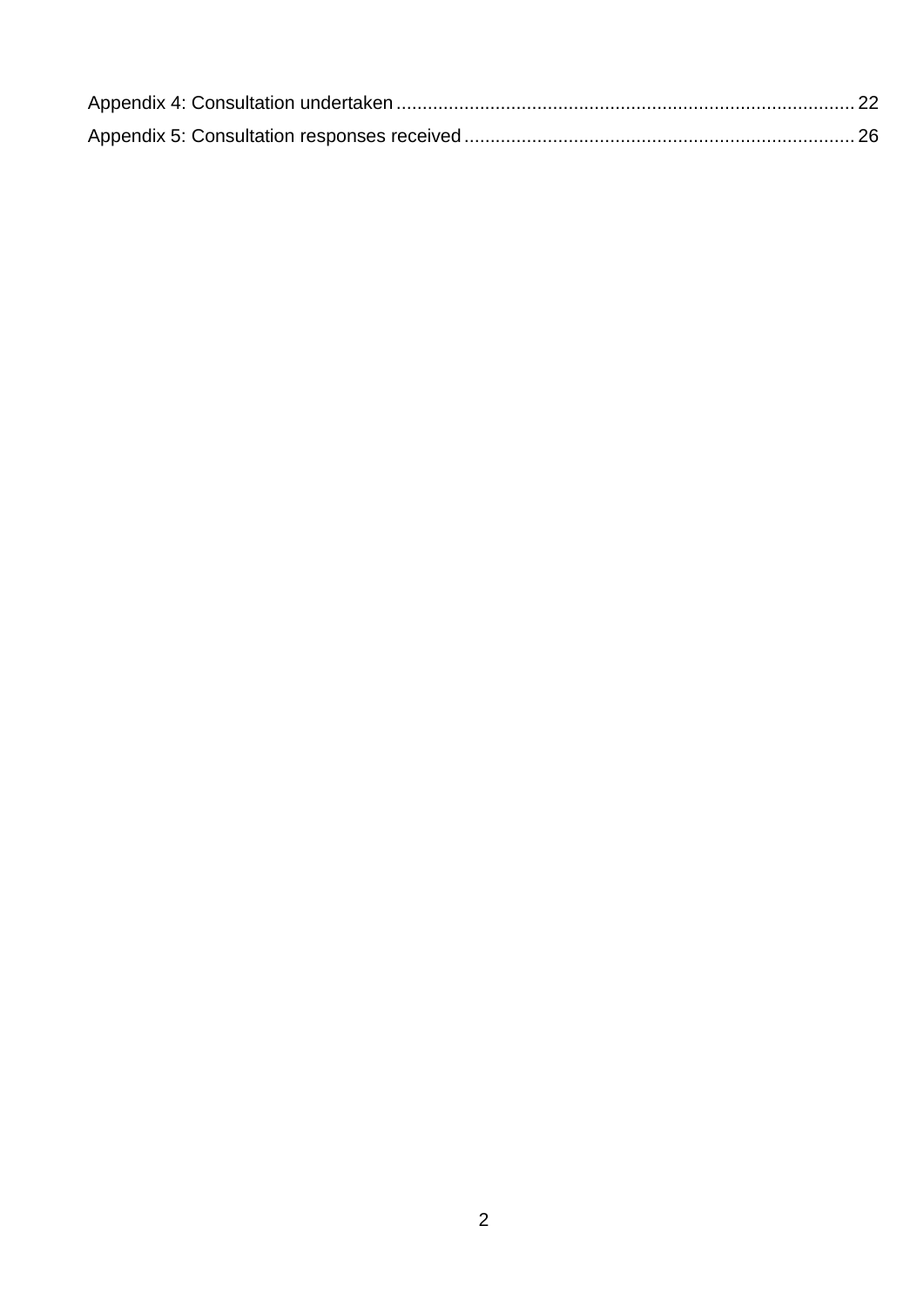| Item No.<br>7.1                          | <b>Classification:</b><br><b>OPEN</b>                                                                                                                                                                                                                                                                                                                                                                             | Date:<br>2 March 2022 | <b>Meeting Name:</b><br>Planning Sub-Committee B |  |
|------------------------------------------|-------------------------------------------------------------------------------------------------------------------------------------------------------------------------------------------------------------------------------------------------------------------------------------------------------------------------------------------------------------------------------------------------------------------|-----------------------|--------------------------------------------------|--|
| <b>Report title:</b>                     | <b>Development Management planning application:</b><br>Application 21/AP/4210 for: Full Planning Application<br>Address: ADVENTURE PLAYGROUND DOG KENNEL HILL<br><b>LONDON SOUTHWARK</b><br><b>Proposal:</b> Removal of existing buildings and creation of a single storey<br>community centre (F2) for Dog Kennel Hill Adventure Playground<br>(Renewal of planning permission 17/AP/4769<br>Granted 28.6.2018). |                       |                                                  |  |
| Ward(s) or<br>groups<br>affected:        | <b>Champion Hill</b>                                                                                                                                                                                                                                                                                                                                                                                              |                       |                                                  |  |
| Director of Planning and Growth<br>From: |                                                                                                                                                                                                                                                                                                                                                                                                                   |                       |                                                  |  |
|                                          | <b>Application Start Date</b> 29.11.2021                                                                                                                                                                                                                                                                                                                                                                          |                       | <b>PPA Expiry Date 09.03.2022</b>                |  |
|                                          | <b>Earliest Decision Date</b> 23.01.2022                                                                                                                                                                                                                                                                                                                                                                          |                       |                                                  |  |

# **RECOMMENDATION**

1. That planning permission be granted subject to conditions.

# <span id="page-2-0"></span>**EXECUTIVE SUMMARY**

- 2. Planning permission was granted on 28 June 2018 for the removal of three existing buildings and one storage container (186sq.m total existing floor area) and construction of one replacement single storey L-shaped building (186sq.m total proposed floor area) [LBS ref 17/AP/4769]. The planning permission was not implemented within the three-year time limit, as required by condition 1 of the planning permission, and therefore the planning permission has lapsed. The applicant is now seeking planning permission for the renewal of the previously approved scheme, following confirmation on securing funding to deliver the proposed development. This application does not seek any changes to the previously approved development.
- 3. The proposed development has been re-assessed in accordance with current Development Plan policies and remains acceptable in planning policy terms. It is recommended therefore, that planning permission should be granted subject to conditions. The application site is located within Metropolitan Open Land (MOL) and therefore must be determined by planning committee.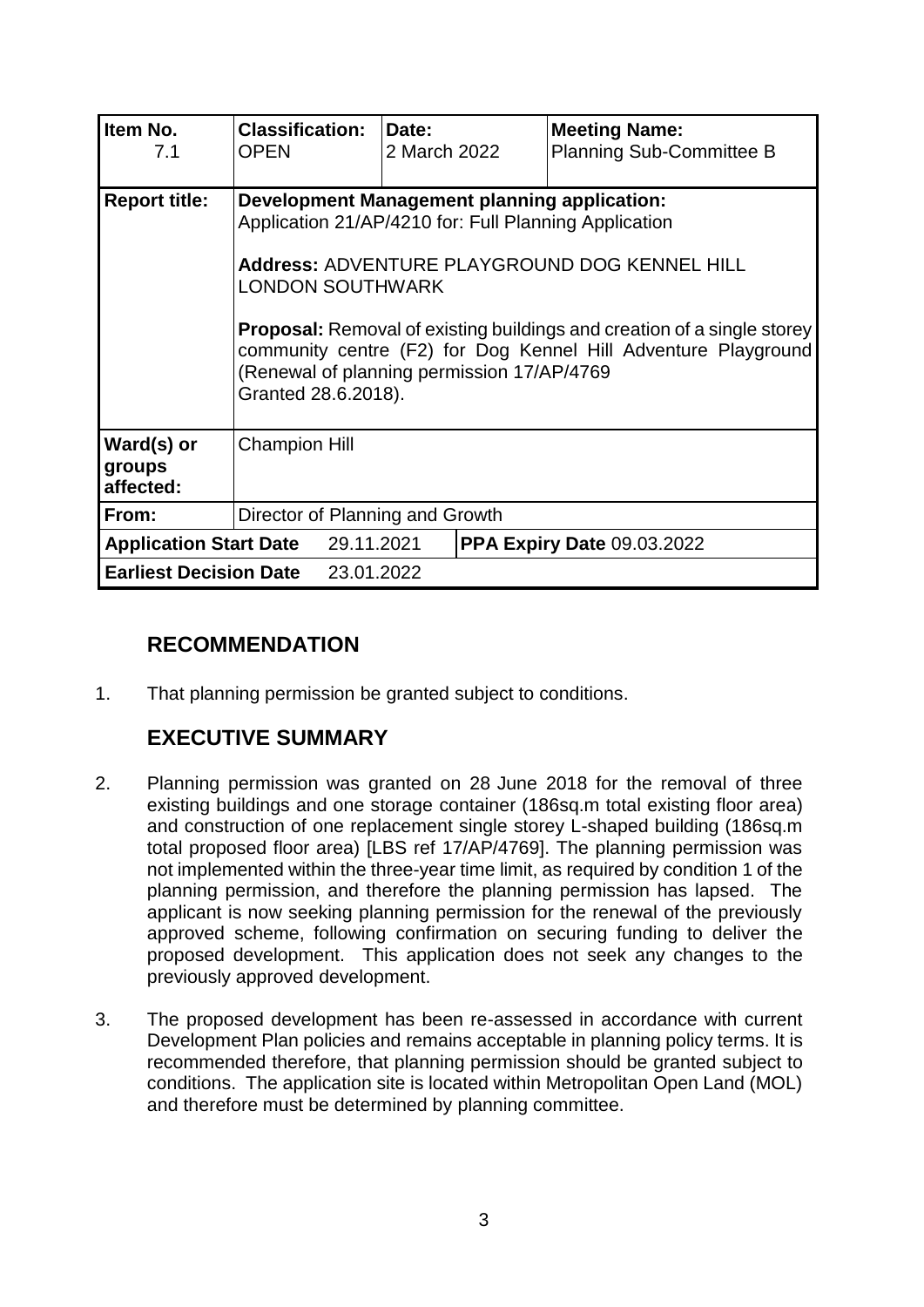# <span id="page-3-0"></span>**BACKGROUND INFORMATION**

- 4. The application is required to be determined by the sub-planning committee due to its location within Metropolitan Open Land (MOL).
- 5. The application site, known as Dog Kennel Hill Adventure Playground, was established in the early 1970s and is a voluntary sector organisation serving children and young people in the Camberwell and Dulwich area, although not exclusively. The organisation offers staffed indoor and outdoor play provision providing children and young people with a safe space to explore imaginatively, supporting their mental, physical and social development through active play. The centre helps children and young people to make friends and build relationships with others in their neighbourhood. The site acts as a community hub in which to engage young people in a place they have chosen to be. Play opportunities are supported and enhanced by being integrated within the structure of the outdoor environment. There are currently over 100 regular users of the facility.

# <span id="page-3-1"></span>**Site location and description**

6. The application site is located to the south of Dog Kennel Hill. It comprises open space, outdoor play space equipment, a building for indoor play, and ancillary outbuildings. The existing buildings on site are in poor condition and have no architectural merit.



*Existing site context* 

7. The application site is situated within designated Metropolitan Open Land (MOL)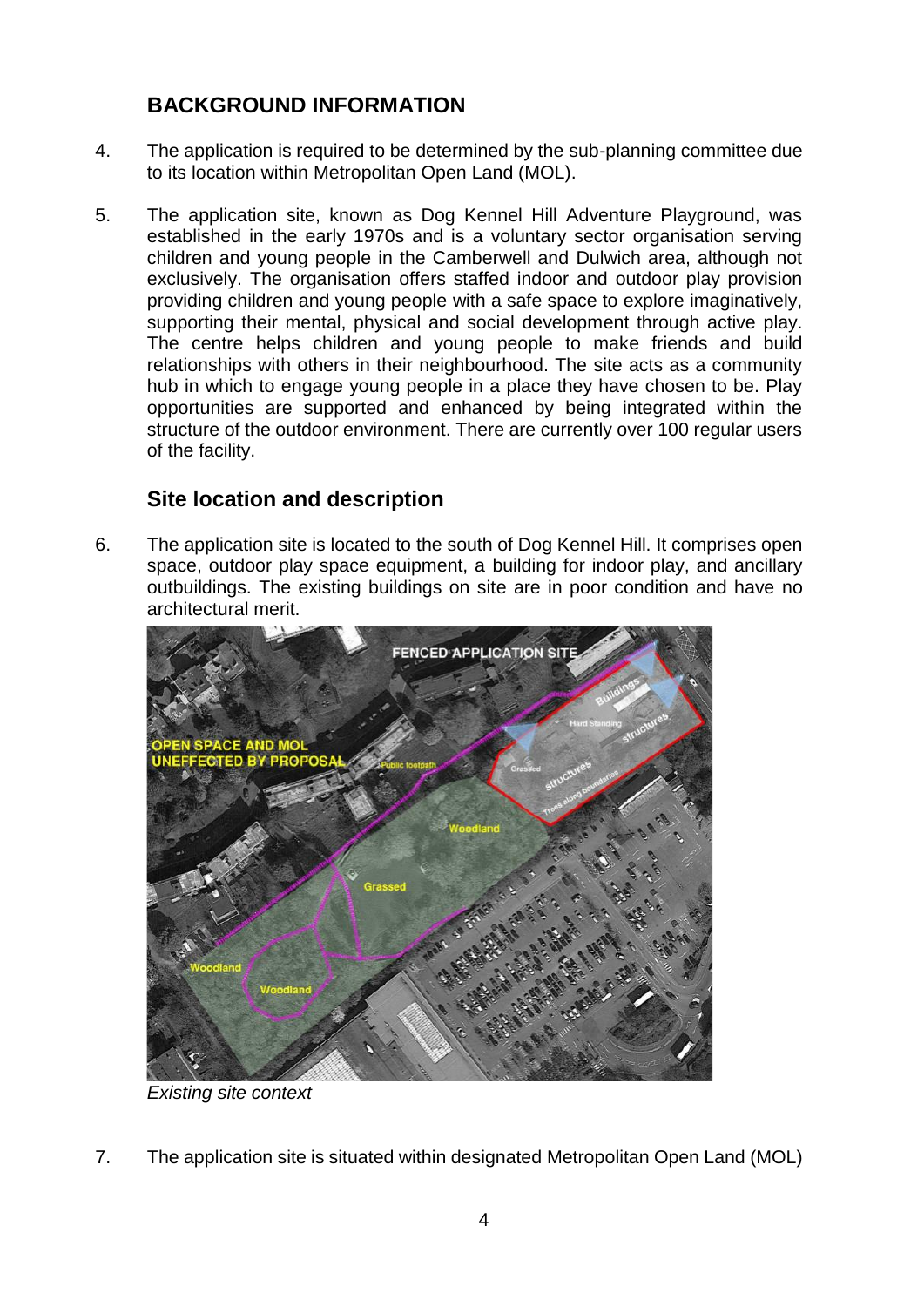and is a site of Local Nature Conservation Importance (SINC). The rear (west) part of the site is open MOL which is publically accessible and provides a through route for neighbouring areas. The front (east) part of the site is fenced off for users of the adventure playground only, with managed access.

8. To the north of the site is a six-storey residential building which overlooks the site. To the south is a supermarket car park and children's nursery and to the west is undeveloped open space. There is a public footpath running parallel to the north-west boundary of the site that connects Dog Kennel Hill with Monclar Road, Arnould Avenue and Champion Hill to the west, and to the supermarket car park to the south.

## <span id="page-4-0"></span>**Details of proposal**

- 9. This application relates to a lapsed planning permission granted on 28 June 2018 [LBS ref 17/AP/4769] which was not implemented within the three-year time limit, as required by condition 1 of the planning permission. This application seeks to renew the previously approved scheme, which has now secured the funding required deliver the proposed development.
- 10. The development proposes to remove three existing buildings and one storage container (totalling 186sq.m of existing floor area) on site and construct one replacement single storey building (totalling 186sqm of proposed floor area). The new building is proposed to be located on the south-eastern corner of the site. The existing outdoor climbing frame on this area of the site would be dismantled and relocated elsewhere within the site.



*Proposed floor plan*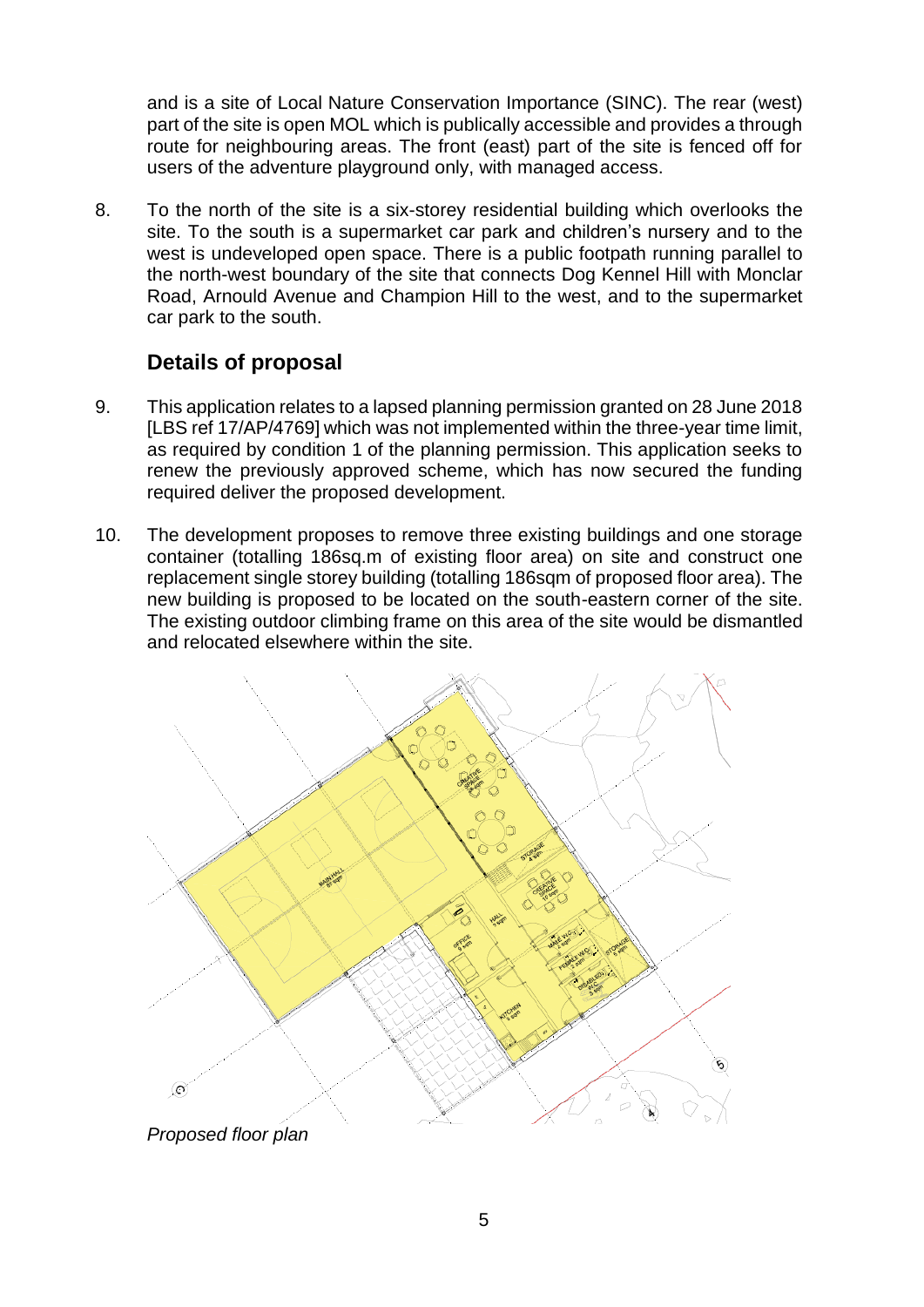- 11. An L-shaped building is proposed with pitched metal roof profile measuring 2.7m to eave height and 5m to ridge height. The new building would provide an 82sq.m multi-functional hall, two smaller classrooms, storage areas, office space, kitchen and WC.
- 12. The existing access onto the site is to be retained from the north-eastern corner. The application does not seek to increase the site's capacity or overall footprint. Overall, the use of the new building seeks to bring together all of the existing indoor facilities on site. Therefore, no additional parking or access arrangements are proposed.

### **Consultation responses from members of the public and local groups**

13. No comments have been received from members of the public or local groups.

## <span id="page-5-0"></span>**Planning history of the site, and adjoining or nearby sites.**

14. Any decisions which are significant to the consideration of the current application are referred to within the relevant sections of the report. A fuller history of decisions relating to this site, and other nearby sites, is provided in Appendix *3.*

# <span id="page-5-1"></span>**KEY ISSUES FOR CONSIDERATION**

## <span id="page-5-2"></span>**Summary of main issues**

- 15. The main issues to be considered in respect of this application are:
	- Principle of the proposed development on MOL in terms of land use
	- Neighbouring amenity
	- Transport and highways
	- Design
	- Fire safety
	- **Trees**
	- Ecology and biodiversity
	- Mayoral and borough community infrastructure levy (CIL)
	- Consultation responses and community engagement
	- Community impact, equalities assessment and human rights.
- 16. These matters are discussed in detail in the 'Assessment' section of this report.

#### <span id="page-5-3"></span>**Legal context**

17. Section 38(6) of the Planning and Compulsory Purchase Act (2004) requires planning applications to be determined in accordance with the development plan, unless material considerations indicate otherwise. In this instance the development plan comprises the London Plan 2021, the Core Strategy 2011, and the Saved Southwark Plan 2007. Section 72 of the Planning (Listed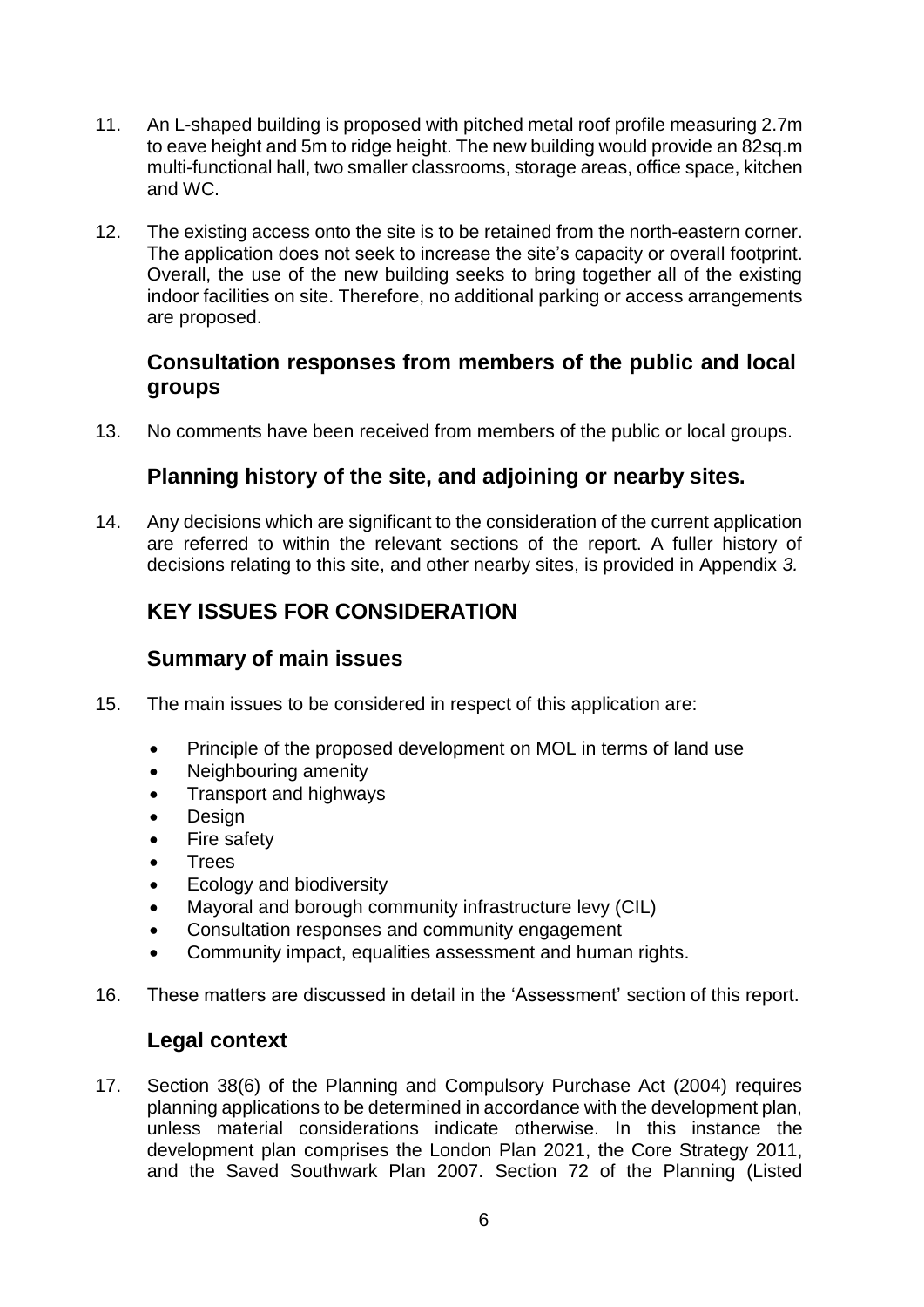Buildings and Conservation Areas) Act 1990 requires decision-makers determining planning applications for development within conservation areas to pay special attention to the desirability of preserving or enhancing the character or appearance of that area. Section 66 of the Act also requires the authority to pay special regard to the desirability of preserving listed buildings and their setting or any features of special architectural or historic interest which they possess.

18. There are also specific statutory duties in respect of the public sector equalities duty which are highlighted in the relevant sections below and in the overall assessment at the end of the report.

## <span id="page-6-0"></span>**Planning policy**

- 19. The statutory development plans for the Borough comprise the London Plan 2021, and Southwark Plan (2022). The National Planning Policy Framework (2021) and emerging policies constitute material considerations but are not part of the statutory development plan. A list of policies which are relevant to this application is provided at Appendix *2*. Any policies which are particularly relevant to the consideration of this application are highlighted in the report.
- 20. The site is located within the:
	- Metropolitan Open Land (MOL)
	- Site of Importance Nature Conservation (SINC)
	- Air Quality Management Area.
- 21. The site is located within Flood Zone 1 as identified by the Environment Agency flood map, which indicates a low probability of flooding and there is a low risk of surface water flooding on site.

# <span id="page-6-1"></span>**ASSESSMENT**

## <span id="page-6-2"></span>**Principle of the proposed development on MOL in terms of land use**

- 22. The application site is located within Metropolitan Open Land (MOL). The London Plan Policy G3 affords MOL the same level of protection as Green Belt. Areas of MOL should therefore be protected against inappropriate development in accordance with national planning policy tests. Exceptional circumstances where new development would be permitted on MOL are set out within paragraph 149 of the NPPF (2021), Southwark Plan Policy P57.
- 23. The application proposes to deliver a new building that would be the same floor area as the combined total floor area of the existing buildings on site (186sq.m). The replacement building would provide a modern and high-quality space for community use, which is more accessible for all users than the existing buildings on site. Its use as a supporting element of the Adventure Playground community centre is supported as appropriate development in MOL, in accordance with criterion (ii) of the exceptional circumstances, which permits the development of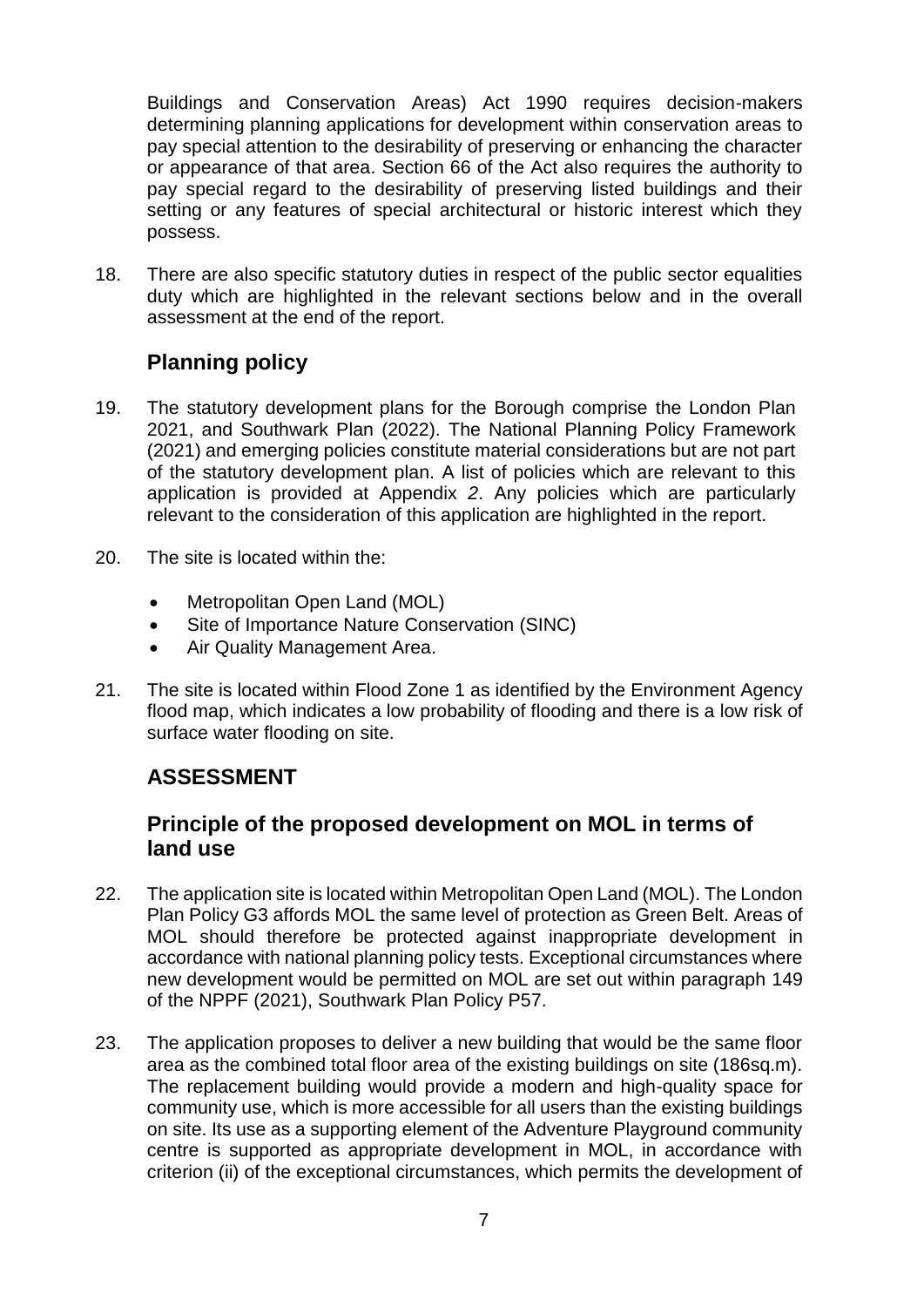essential services for outdoor sport and outdoor recreation, for cemeteries, and for other uses of land which preserve the openness of MOL and which do not conflict with the purposes of including land within MOL.

- 24. The proposed development is consistent with the existing use of the site and would not impact negatively on the setting, accessibility and quality of the MOL. Overall the proposal is considered to be appropriate development on MOL in terms of land use.
- 25. Notwithstanding this, the applicants have provided information to demonstrate very special circumstances in the case where the use of the building was considered to be inappropriate development in MOL. This sets out the identified need for improved facilities in compliance with the Equalities Act. The existing buildings on site are in poor condition and no longer it for purpose. The application would deliver a significant community benefit through the enhanced offer of indoor play space that is more accessible, flexible and better integrated with the outdoor space. Therefore providing improved facilities for users of the site. The principle of the proposed development in terms of land use is therefore supported.

#### <span id="page-7-0"></span>**Impact on the openness of MOL**

26. The new building would be modest in scale and combines the existing building footprint on the site into one single building, without increasing the overall floor area of development. This would deliver enhancements to this essential community service without negatively impacting on the openness of the MOL or creating an increased sense of enclosure.

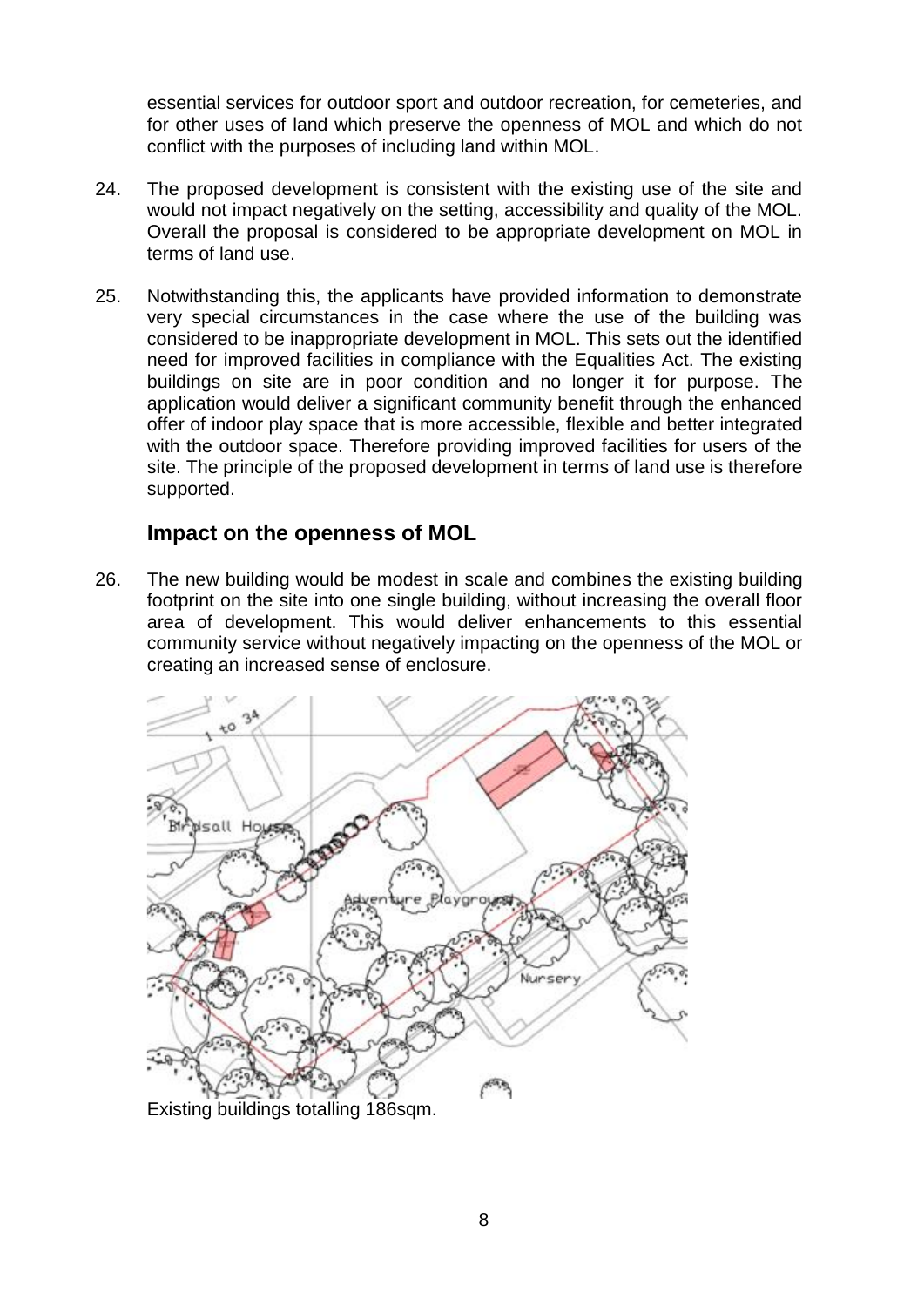

Proposed building totalling 186sqm.

### <span id="page-8-0"></span>**Impact of proposed development on amenity of adjoining occupiers and surrounding area**

- 27. The closest residential neighbours to the site are located immediately north of the site boundary adjacent to the site entrance. The proposed building would remain single storey and would be further set back from the residential block, providing a 20.8-metre distance from the front elevations of the neighbouring block. Therefore is not considered that the new building would have any adverse impact on the amenity of neighbouring residential occupiers in regards to loss of light, outlook and privacy.
- 28. The new building would be located closer to an existing nursery which is situated adjacent to the southern boundary of the site. The development proposal does not alter the existing use or capacity of the site nor propose a larger building footprint in terms of height and scale. Therefore it is not considered that the new building would not significantly change or impact on the amenity of the adjoining nursery.
- 29. The development proposal does not seek to intensify or change the use of the existing site and construction works are likely to be minimal given the small scale of development proposed. Therefore it is not considered that there would be any noticeable impact on the amenity of adjoining occupiers in terms of noise nuisance during the construction and operational phases of development.

## <span id="page-8-1"></span>**Transport and highways**

30. There are no changes proposed to the existing access on site and the development does not seek to increase the site's existing capacity or change the established use. Therefore the proposed development would not result in any changes in terms of increased vehicular movements, delivering and servicing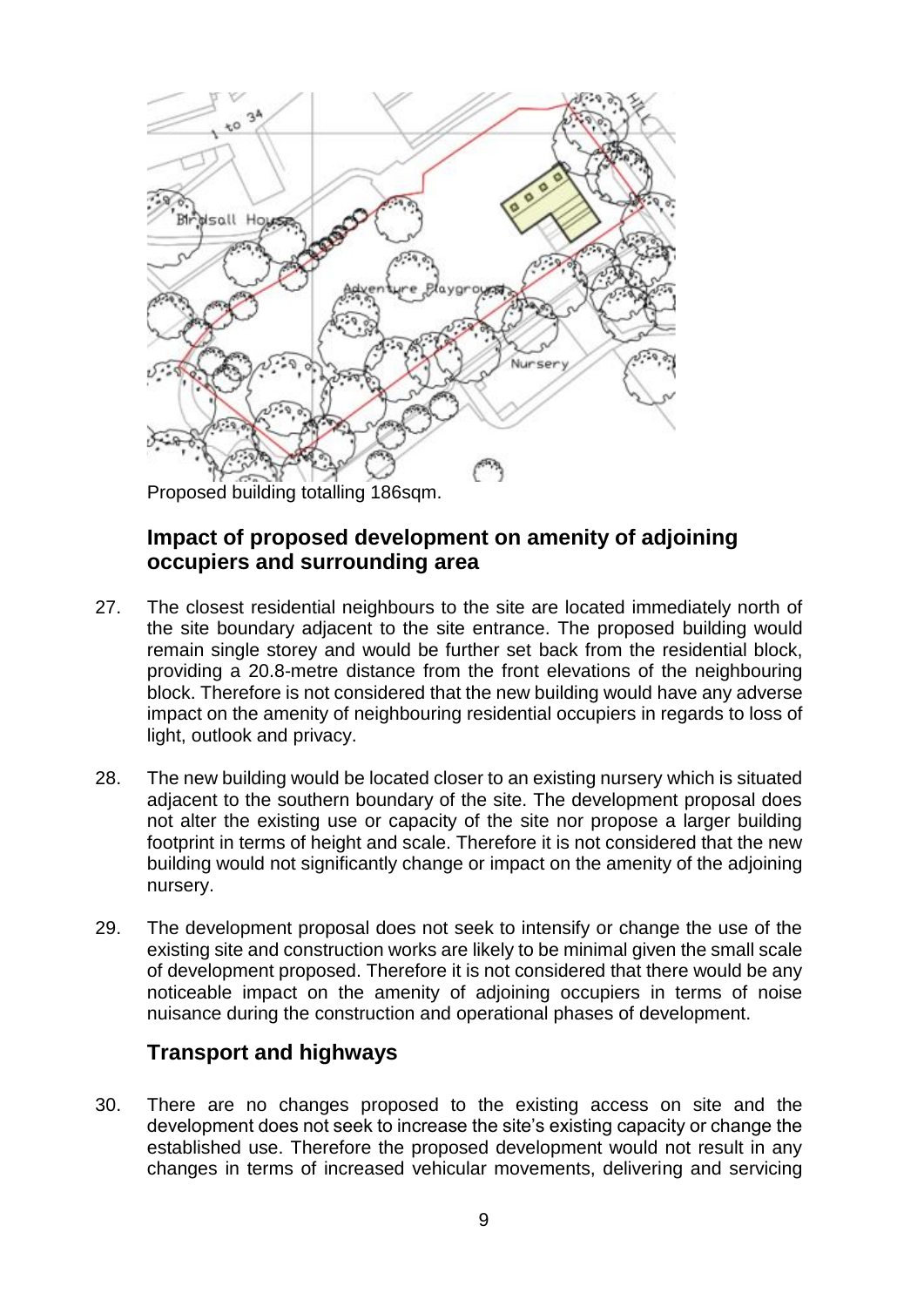arrangements and impact on the local highway network.

31. Details of cycle parking and refuse storage capacity is recommended to be secured through planning condition.

# <span id="page-9-0"></span>**Design**

- 32. The building construction is proposed to be a simple steel portable frame, timber cladding, and aluminium frame windows and doors of different shapes, sizes, colour and heights. The building is divided into three boxes, each with their own pitched roof. This breaks down the scale of the building and adds interest to the elevations. Traverse climbing walls are proposed on the external north west elevation in addition to an external canopy on the south east elevation. The external walls would be highly insulated to ensure a very low heat loss, whilst the internal walls can be altered in the future to suit changing requirements.
- 33. Overall the proposed building is considered appropriate in terms of its scale, and height, and would deliver an improvement on the existing facility on site in terms of design and functionality.

# <span id="page-9-1"></span>**Trees**

34. The applicant has submitted an Arboricultrual report including Tree Survey, Arboricultural Impact Assessment, Method Statement and Tree Protection Plan. This sets out the detailed foundations plans of a raft and pile formation and provides a tree protection and a method statement. The Urban Forester has reviewed the submission and recommended that these measures are secured via planning condition. Overall, the works would not have a long term effect on the mature trees on site, subject to compliance with the proposed arboricultural sensitive methods of construction.

# <span id="page-9-2"></span>**Ecology and biodiversity**

35. The applicant has submitted a Preliminary Ecology Appraisal and Preliminary Bat Roost Assessment, in addition to a Stage 2 Bat Survey Report. This sets out recommendations to reduce impact on ecology as a result of the proposed development. The ecology officer has reviewed that submission and raises no objection subject to planning conditions to secure details of bat boxes and a lighting plan.

# <span id="page-9-3"></span>**Mayoral and borough community infrastructure levy (CIL)**

36. Section 143 of the Localism Act states that any financial contribution received as community infrastructure levy (CIL) is a material 'local financial consideration' in planning decisions. The requirement for payment of the Mayoral or Southwark CIL is therefore a material consideration. However, the weight attached is determined by the decision maker. The Mayoral CIL is required to contribute towards strategic transport invests in London as a whole, primarily Crossrail. Southwark's CIL will provide for infrastructure that supports growth in Southwark.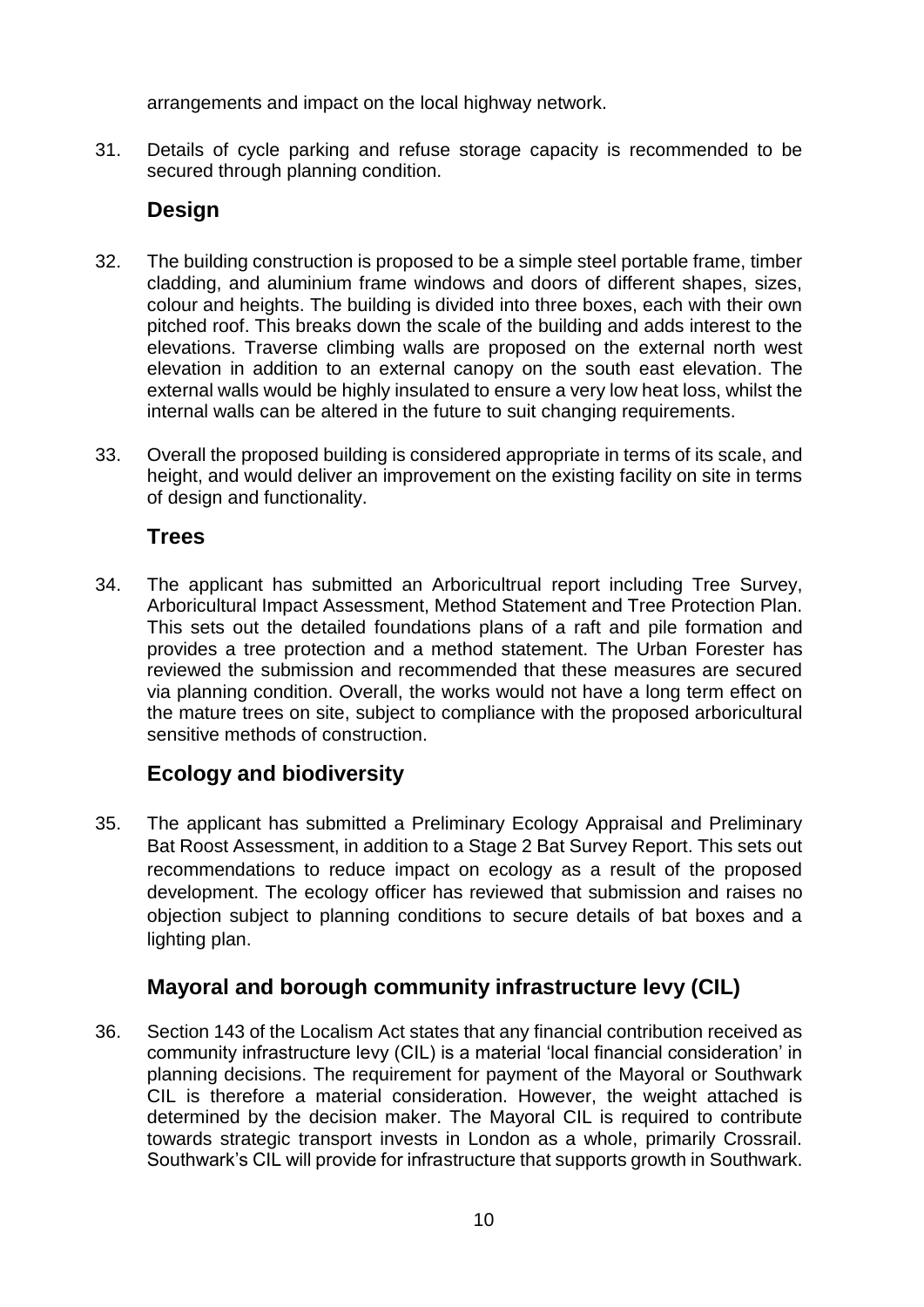In this instance, the application does not propose to create any new floor space and therefore the development does not constitute CIL liable development.

## <span id="page-10-0"></span>**Consultation responses from members of the public and local groups**

37. No comments have been received from members of the public or local groups.

## **Consultation responses from internal consultees**

#### 38. **Ecology officer:**

- Bat survey acceptable
- Planning conditions to be applied for details of bat boxes and Lighting plan.

#### 39. **Urban forester:**

- No objection
- Planning conditions to be applied for a tree survey proposed works/protection.

#### 40. **Arboricultural officer:**

 No objection on the basis that no trees are removed; the root zones of T3 and T5 will be protected as per the tree protection plan and only one tree will be slightly pruned to accommodate the works.

### <span id="page-10-1"></span>**Community impact and equalities assessment**

- 41. The council must not act in a way which is incompatible with rights contained within the European Convention of Human Rights
- 42. The council has given due regard to the above needs and rights where relevant or engaged throughout the course of determining this application.
- 43. The Public Sector Equality Duty (PSED) contained in Section 149 (1) of the Equality Act 2010 imposes a duty on public authorities to have, in the exercise of their functions, due regard to three "needs" which are central to the aims of the Act:
	- 1. The need to eliminate discrimination, harassment, victimisation and any other conduct prohibited by the Act
	- 2. The need to advance equality of opportunity between persons sharing a relevant protected characteristic and persons who do not share it. This involves having due regard to the need to:
		- Remove or minimise disadvantages suffered by persons who share a relevant protected characteristic that are connected to that characteristic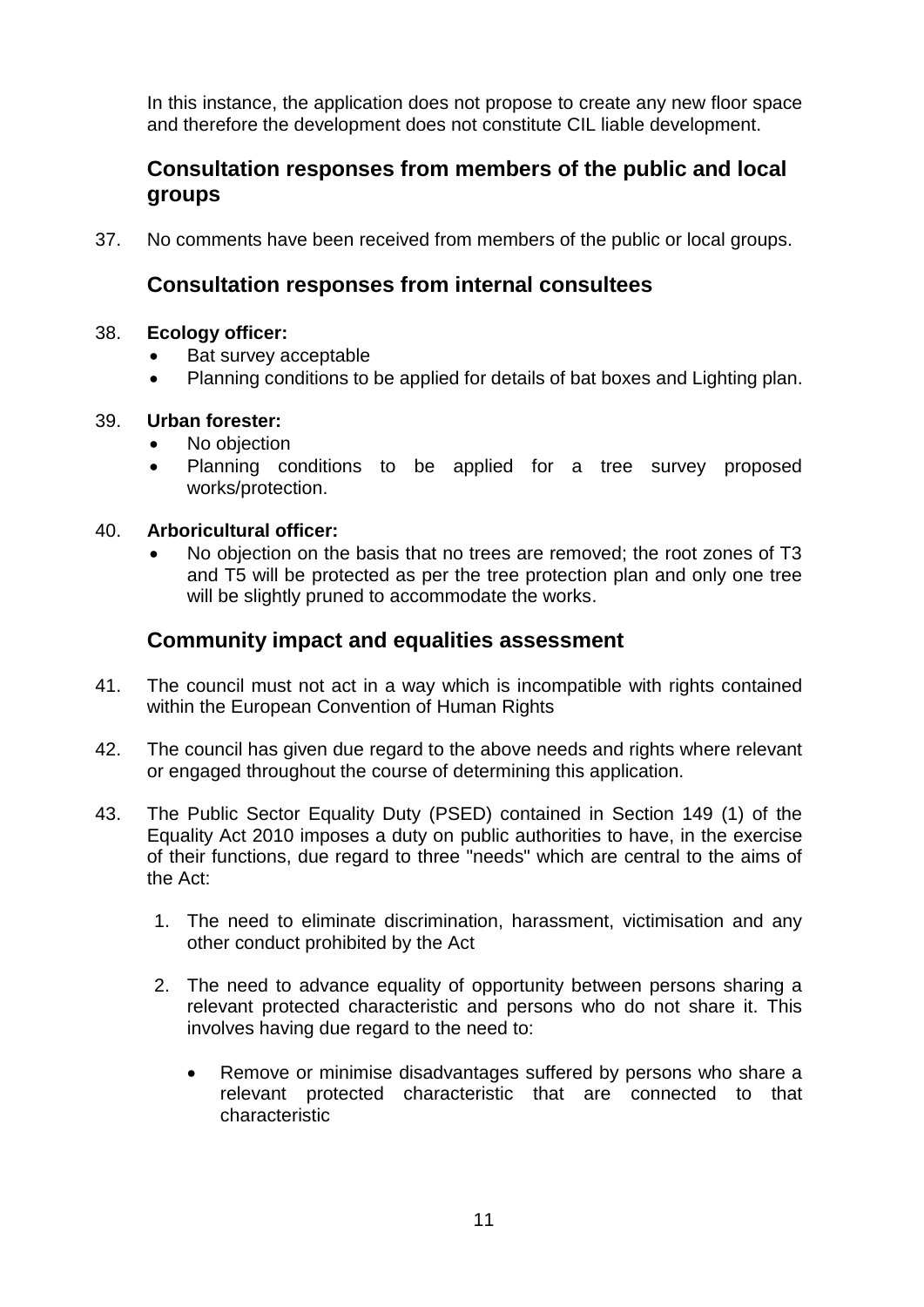- Take steps to meet the needs of persons who share a relevant protected characteristic that are different from the needs of persons who do not share it
- Encourage persons who share a relevant protected characteristic to participate in public life or in any other activity in which participation by such persons is disproportionately low
- 3. The need to foster good relations between persons who share a relevant protected characteristic and those who do not share it. This involves having due regard, in particular, to the need to tackle prejudice and promote understanding.
- 44. The protected characteristics are: race, age, gender reassignment, pregnancy and maternity, disability, sexual orientation, religion or belief, sex, marriage and civil partnership.

# <span id="page-11-0"></span>**Human rights implications**

- 45. This planning application engages certain human rights under the Human Rights Act 2008 (the HRA). The HRA prohibits unlawful interference by public bodies with conventions rights. The term 'engage' simply means that human rights may be affected or relevant.
- 46. This application has the legitimate aim of delivering a community centre (F2). The rights potentially engaged by this application, including the right to a fair trial and the right to respect for private and family life are not considered to be unlawfully interfered with by this proposal.

### <span id="page-11-1"></span>**Positive and proactive statement**

- 47. The council has published its development plan and Core Strategy on its website together with advice about how applications are considered and the information that needs to be submitted to ensure timely consideration of an application. Applicants are advised that planning law requires applications to be determined in accordance with the development plan unless material considerations indicate otherwise.
- 48. The council provides a pre-application advice service that is available to all applicants in order to assist applicants in formulating proposals that are in accordance with the development plan and core strategy and submissions that are in accordance with the application requirements.

## 49. **Positive and proactive engagement: summary table**

<span id="page-11-2"></span>

| Was the pre-application service used for this application?                                      | <b>YES</b> |
|-------------------------------------------------------------------------------------------------|------------|
| If the pre-application service was used for this application, was the<br>advice given followed? | <b>YES</b> |
| Was the application validated promptly?                                                         | YFS        |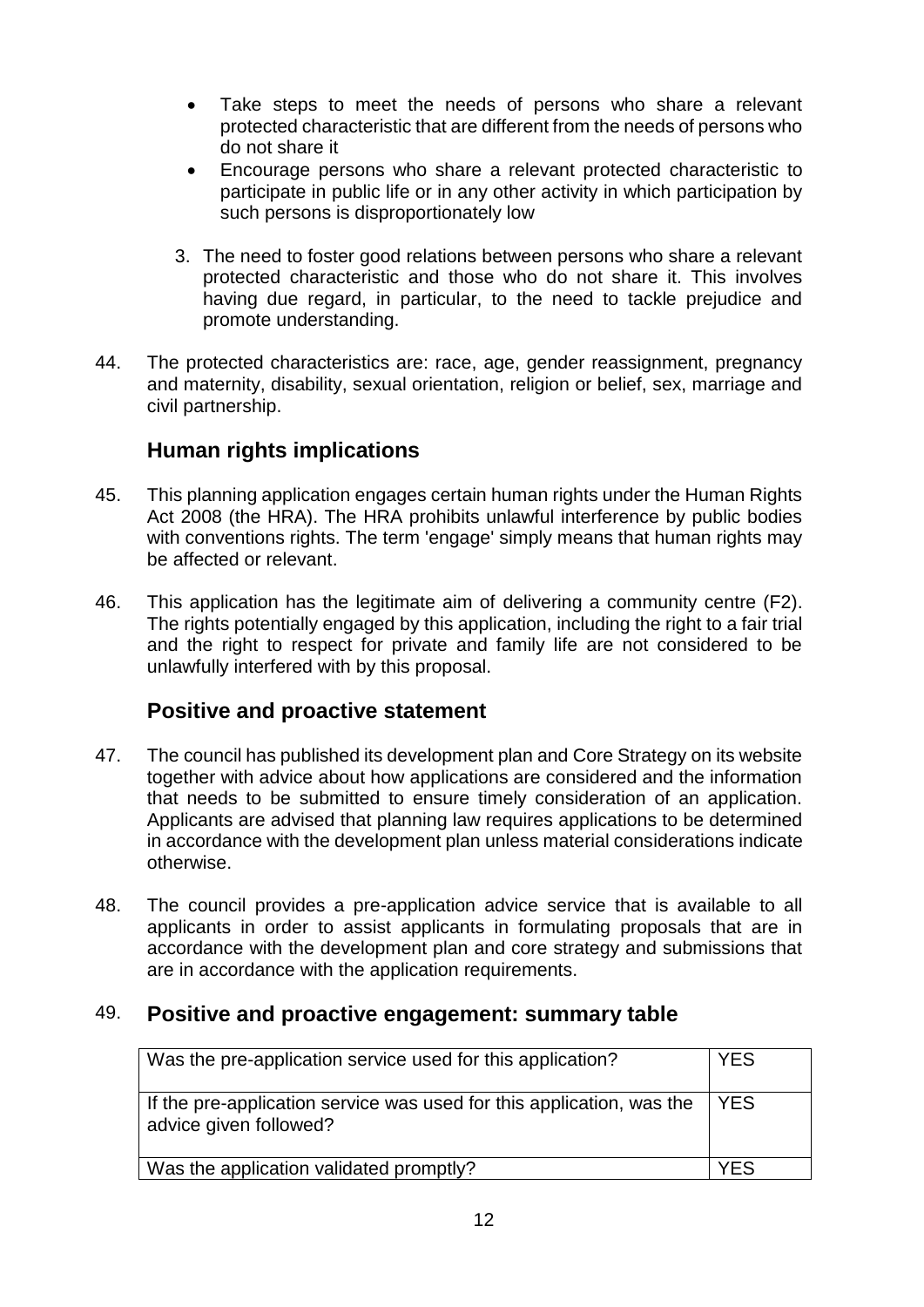| If necessary/appropriate, did the case officer seek amendments to<br>the scheme to improve its prospects of achieving approval?                        | <b>YES</b> |
|--------------------------------------------------------------------------------------------------------------------------------------------------------|------------|
| To help secure a timely decision, did the case officer submit their<br>recommendation in advance of the agreed Planning Performance<br>Agreement date? | <b>YES</b> |

# <span id="page-12-0"></span>**CONCLUSION**

- 50. The development proposes to replace and enhance an existing community facility, to provide a more functional and flexible indoor play provision that would better meet the needs of the local community and users of the site. The development would enable the amalgamation of existing low-quality buildings scattered around the site into a single community centre (F2) which is both modest in scale and modern in design. Overall the proposed use, character and appearance of the building remains consistent with the inclusion of land within MOL and would preserve and enhance the openness of the site.
- 51. The proposed development has been re-assessed in accordance with current Development Plan policies and remains acceptable in planning policy terms. It is therefore recommended that planning permission be granted, subject to conditions.

## <span id="page-12-1"></span>**BACKGROUND DOCUMENTS**

| <b>Background Papers</b>     | <b>Held At</b>           | <b>Contact</b>                   |
|------------------------------|--------------------------|----------------------------------|
| Site history file 2134-E     | <b>Chief Executive's</b> | Planning enquiries telephone:    |
| Application file 21/AP/4210  | Department               | 020 7525 5403                    |
| Southwark Local              | 160 Tooley Street        | Planning enquiries email:        |
| <b>Development Framework</b> | London                   | planning.enquiries@southwark.gov |
| and Development Plan         | SE1 2QH                  | .uk                              |
| <b>Documents</b>             |                          | Case officer telephone:          |
|                              |                          | 0207 525 0254                    |
|                              |                          | Council website:                 |
|                              |                          | www.southwark.gov.uk             |

## <span id="page-12-2"></span>**APPENDICES**

| No. | <b>Title</b>                                                      |
|-----|-------------------------------------------------------------------|
|     | Appendix 1   Recommendation (draft decision notice)               |
|     | Appendix 2 Relevant planning policy                               |
|     | Appendix 3 Relevant planning history of the site and nearby sites |
|     | Appendix 4   Consultation undertaken                              |
|     | Appendix 5   Consultation responses received                      |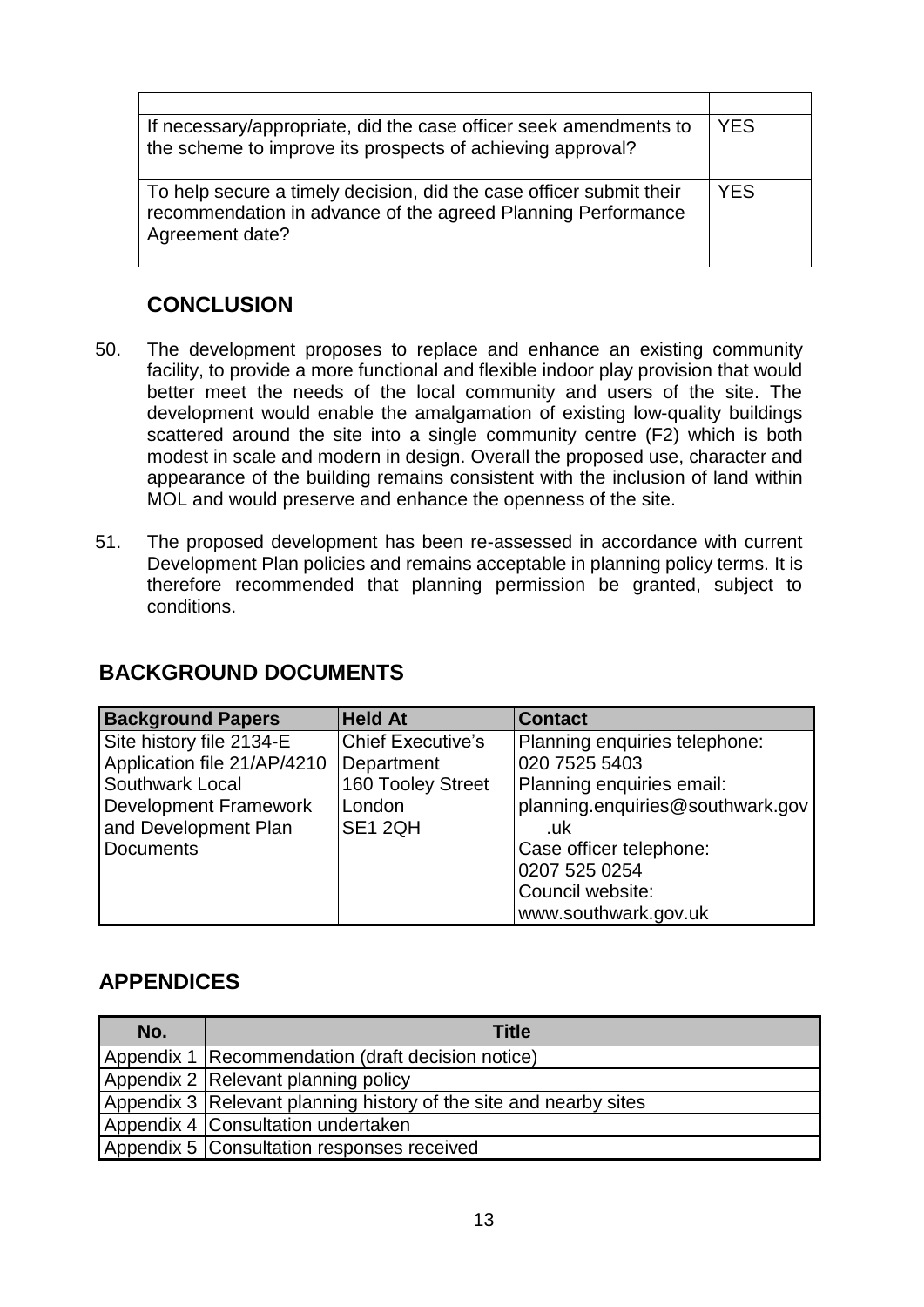# <span id="page-13-0"></span>**AUDIT TRAIL**

|                                                                                   | <b>Lead Officer</b> Stephen Platts, Director of Planning and Growth |                        |                          |
|-----------------------------------------------------------------------------------|---------------------------------------------------------------------|------------------------|--------------------------|
|                                                                                   | <b>Report Author</b> Gemma Perry, Graduate Planner                  |                        |                          |
| <b>Version</b> Final                                                              |                                                                     |                        |                          |
|                                                                                   | Dated 11 February 2022                                              |                        |                          |
| <b>Key Decision No</b>                                                            |                                                                     |                        |                          |
| <b>CONSULTATION WITH OTHER OFFICERS / DIRECTORATES / CABINET</b><br><b>MEMBER</b> |                                                                     |                        |                          |
| <b>Officer Title</b>                                                              |                                                                     | <b>Comments Sought</b> | <b>Comments included</b> |
| Strategic Director of Finance and<br>Governance                                   |                                                                     | <b>No</b>              | <b>No</b>                |
| Leisure                                                                           | <b>Strategic Director of Environment and</b>                        | No                     | No                       |
| Strategic Director of Housing and<br>Modernisation                                |                                                                     | No                     | <b>No</b>                |
| Director of Regeneration                                                          |                                                                     | <b>No</b>              | <b>No</b>                |
|                                                                                   |                                                                     |                        |                          |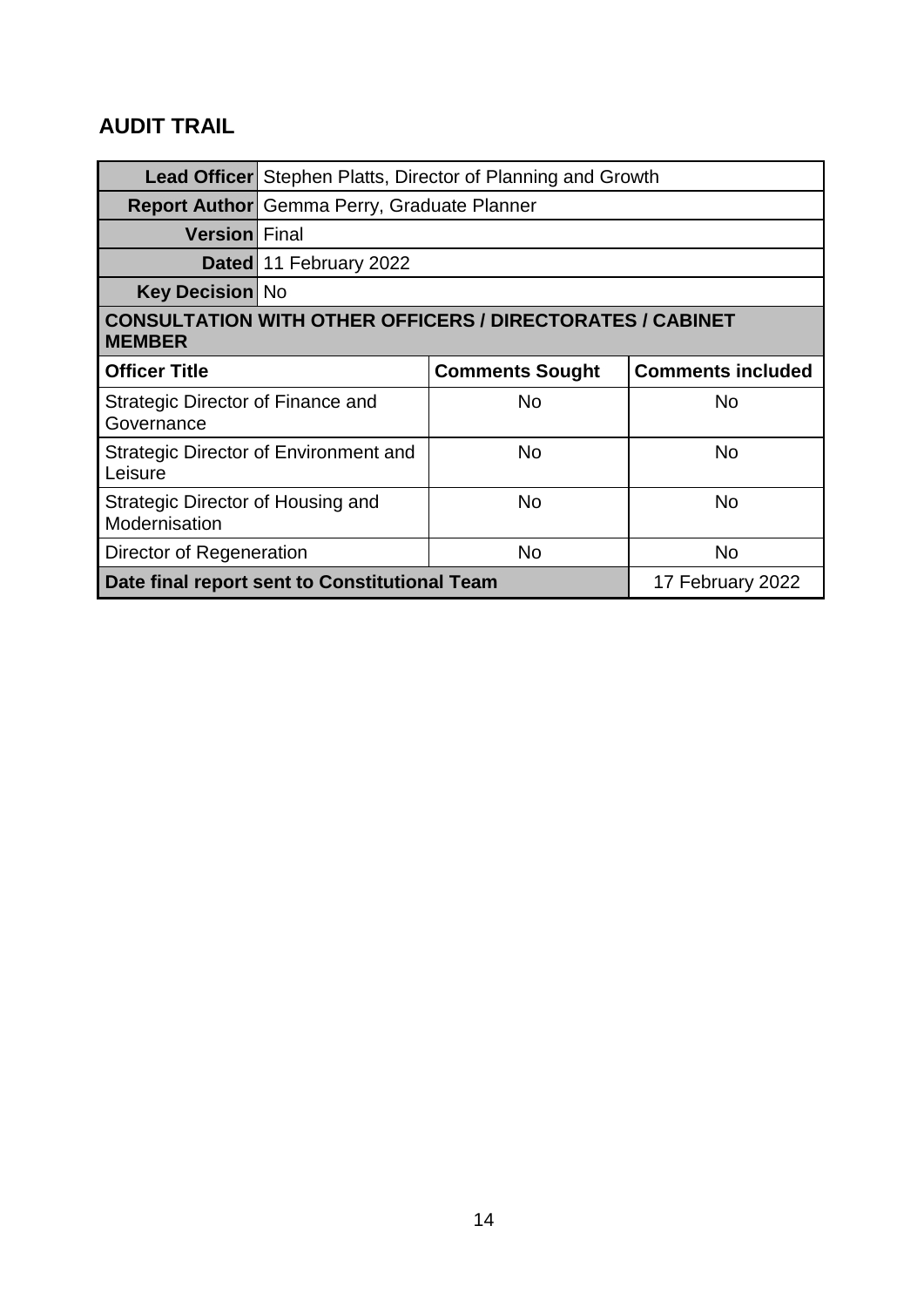# **Recommendation (draft decision notice)**

This document shows the case officer's recommended decision for the application referred to below.

This document is not a decision notice for this application.

| <b>Applicant</b>                          | $c$ / $o$ agent<br>Dog Kennel Hill Adventure<br>Playground | Reg.<br><b>Number</b> | : $21/AP/4210$ |
|-------------------------------------------|------------------------------------------------------------|-----------------------|----------------|
| <b>Application Type</b> Minor application |                                                            |                       |                |
| <b>Recommendation To Grant</b>            |                                                            | Case<br><b>Number</b> | PP-10402604    |

## **Draft of Decision Notice**

#### <span id="page-14-0"></span>**Grant Planning Permission for the following development:**

Removal of existing buildings and creation of a single storey community centre (F2) for Dog Kennel Hill Adventure Playground (Renewal of planning permission 17/AP/4769 granted 28.6.2018)

At

Adventure Playground Dog Kennel Hill London Southwark

In accordance with the valid application received on 29 November 2021 and supporting documents submitted which can be viewed on our Planning Register.

For the reasons outlined in the case officer's report, which is also available on the Planning Register.

The Planning Register can be viewed at: [https://planning.southwark.gov.uk/online-applications/](file:///D:/idox/uniform/live/temp/https:/planning.southwark.gov.uk/online-applications/)

#### **Conditions**

#### **Permission is subject to the following Approved Plans Condition:**

1. The development shall be carried out in accordance with the following approved plans:

172 P(20) E01 - Proposed North East Elevation 172 P(20) E02 - Proposed North West Elevation 172 P(20) E03 - Proposed South West Elevation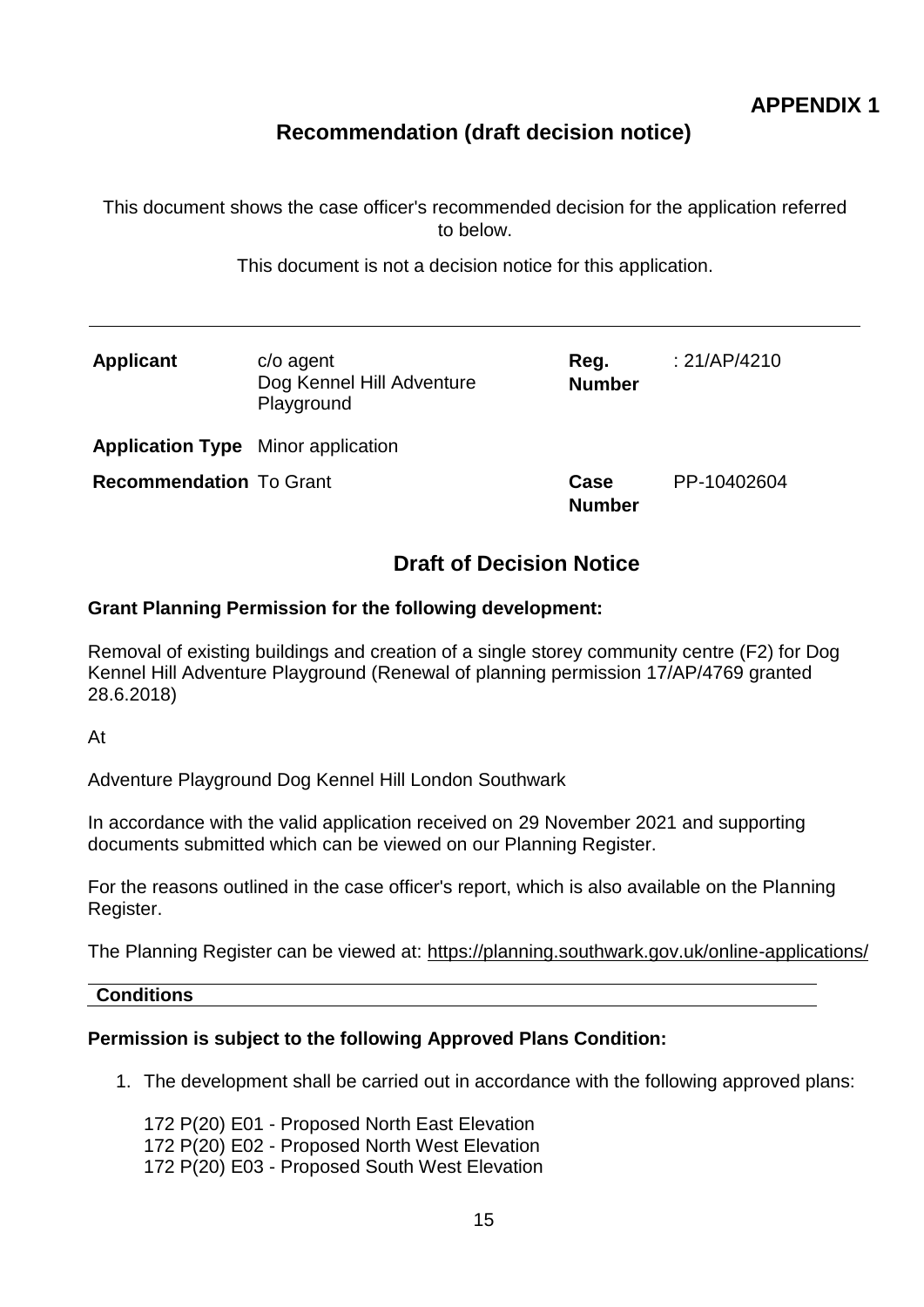172 P(20) E04 - Proposed South East Elevation 172 P(20) P00 - Proposed Ground Floor Plan 172 P(20) P01 - Proposed Roof Plan 172 P(90) P01 - Proposed Site Block Plan

Reason:

For the avoidance of doubt and in the interests of proper planning.

#### **Permission is subject to the following Time Limit:**

2. The development hereby permitted shall be begun before the end of three years from the date of this permission.

Reason: As required by Section 91 of the Town and Country Planning Act 1990 as amended.

**Pre-commencement condition(s) -** the details required to be submitted for approval by the condition(s) listed below must be submitted to and approved by the council before any work in connection with implementing this permission is commenced.

3. Prior to works commencing, including any demolition, an Arboricultural Method Statement shall be submitted to and approved in writing by the Local Planning Authority.

a) A pre-commencement meeting shall be arranged, the details of which shall be notified to the Local Planning Authority for agreement in writing prior to the meeting and prior to works commencing on site, including any demolition, changes to ground levels, pruning or tree removal.

b) A detailed Arboricultural Method Statement showing the means by which any retained trees on or directly adjacent to the site are to be protected from damage by demolition works, excavation, vehicles, stored or stacked building supplies, waste or other materials, and building plant, scaffolding or other equipment, shall then be submitted to and approved in writing by the Local Planning Authority. The method statements shall include details of facilitative pruning specifications and a supervision schedule overseen by an accredited arboricultural consultant.

c) Cross sections shall be provided to show surface and other changes to levels, special engineering or construction details and any proposed activity within root protection areas required in order to facilitate demolition, construction and excavation. The existing trees on or adjoining the site which are to be retained shall be protected and

both the site and trees managed in accordance with the recommendations contained in the method statement. Following the pre-commencement meeting all tree protection measures shall be installed, carried out and retained throughout the period of the works, unless otherwise agreed in writing by the Local Planning Authority. In any case, all works must adhere to BS5837: (2012) Trees in relation to demolition, design and construction and BS3998: (2010) Tree work - recommendations.

If within the expiration of 5 years from the date of the occupation of the building for its permitted use any retained tree is removed, uprooted is destroyed or dies, another tree shall be planted at the same place and that tree shall be of such size and species, and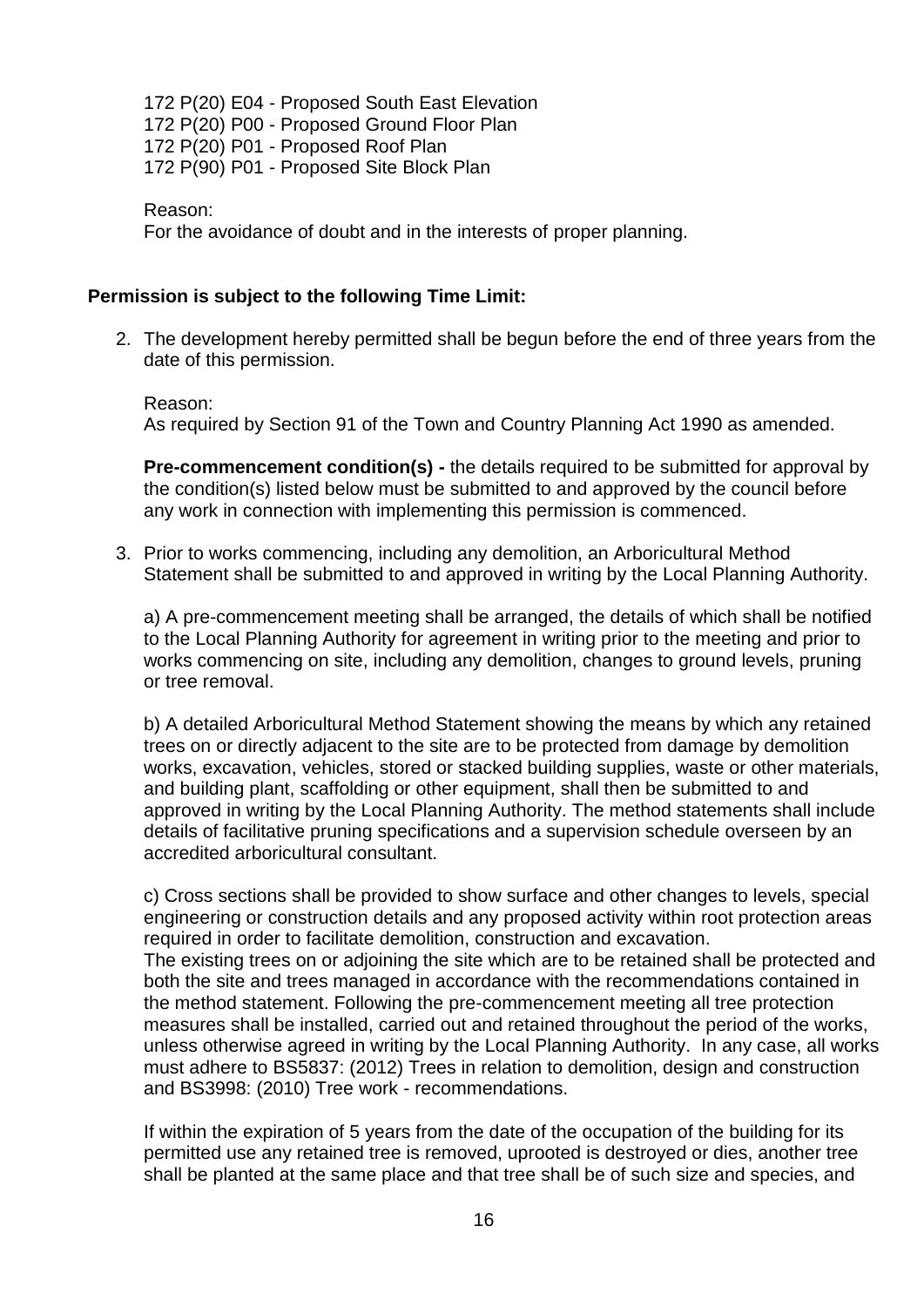shall be planted at such time, as may be specified in writing by the Local Planning Authority.

#### Reason

To avoid damage to the existing trees which represent an important visual amenity in the area, in accordance with The National Planning Policy Framework 2021 Parts 8, 11, 12, 15 and 16; Policies G1 (Green Infrastructure, G5 (Urban Greening) and G7 (Trees and Woodlands) of the London Plan 2021; Policy P13 (Design of places), Policy P14 (Design quality), Policy P56 (Protection of amenity) and Policy P60 (Biodiversity) of the Southwark Plan (2022).

**Commencement of works above grade** - the details required to be submitted for approval by the condition(s) listed below must be submitted to and approved by the council before any work above grade is commenced. The term 'above grade' here means any works above ground level.

4. Before any above grade work hereby authorised begins, detailed drawings of a hard and soft landscaping scheme showing the treatment of all parts of the site not covered by buildings (including cross sections, available rooting space, tree pits, surfacing materials of any parking, access, or pathways layouts, materials and edge details), shall be submitted to and approved in writing by the Local Planning Authority. The landscaping shall not be carried out otherwise than in accordance with any such approval given and shall be retained for the duration of the use.

The planting, seeding and/or turfing shall be carried out in the first planting season following completion of building works and any trees or shrubs that is found to be dead, dying, severely damaged or diseased within five years of the completion of the building works OR five years of the carrying out of the landscaping scheme (whichever is later), shall be replaced in the next planting season by specimens of the equivalent stem girth and species in the first suitable planting season. Planting shall comply to BS: 4428 Code of practice for general landscaping operations, BS: 5837 (2012) Trees in relation to demolition, design and construction and BS 7370-4:1993 Grounds maintenance Recommendations for maintenance of soft landscape (other than amenity turf).

#### Reason:

So that the Council may be satisfied with the details of the landscaping scheme, in accordance with: Chapters 8, 12, 15 and 16 of the National Planning Policy Framework 2021; Policies SI 4 (Managing heat risk), SI 13 (Sustainable drainage), G1 (Green Infrastructure, G5 (Urban Greening) and G7 (Trees and Woodlands) of the London Plan 2021; Policy 13 (Design of Places), Policy 14 (Design Quality), Policy 56 (Protection of Amenity), Policy 57 (Open Space) and Policy 60 (Biodiversity) of the Southwark Plan (2022).

5. Before any above grade work hereby authorised begins, details (1:50 scale drawings) of the facilities to be provided for the secure and covered storage of cycles shall be submitted to and approved in writing by the Local Planning Authority. Thereafter the cycle parking facilities provided shall be retained and the space used for no other purpose, and the development shall not be carried out otherwise in accordance with any such approval given.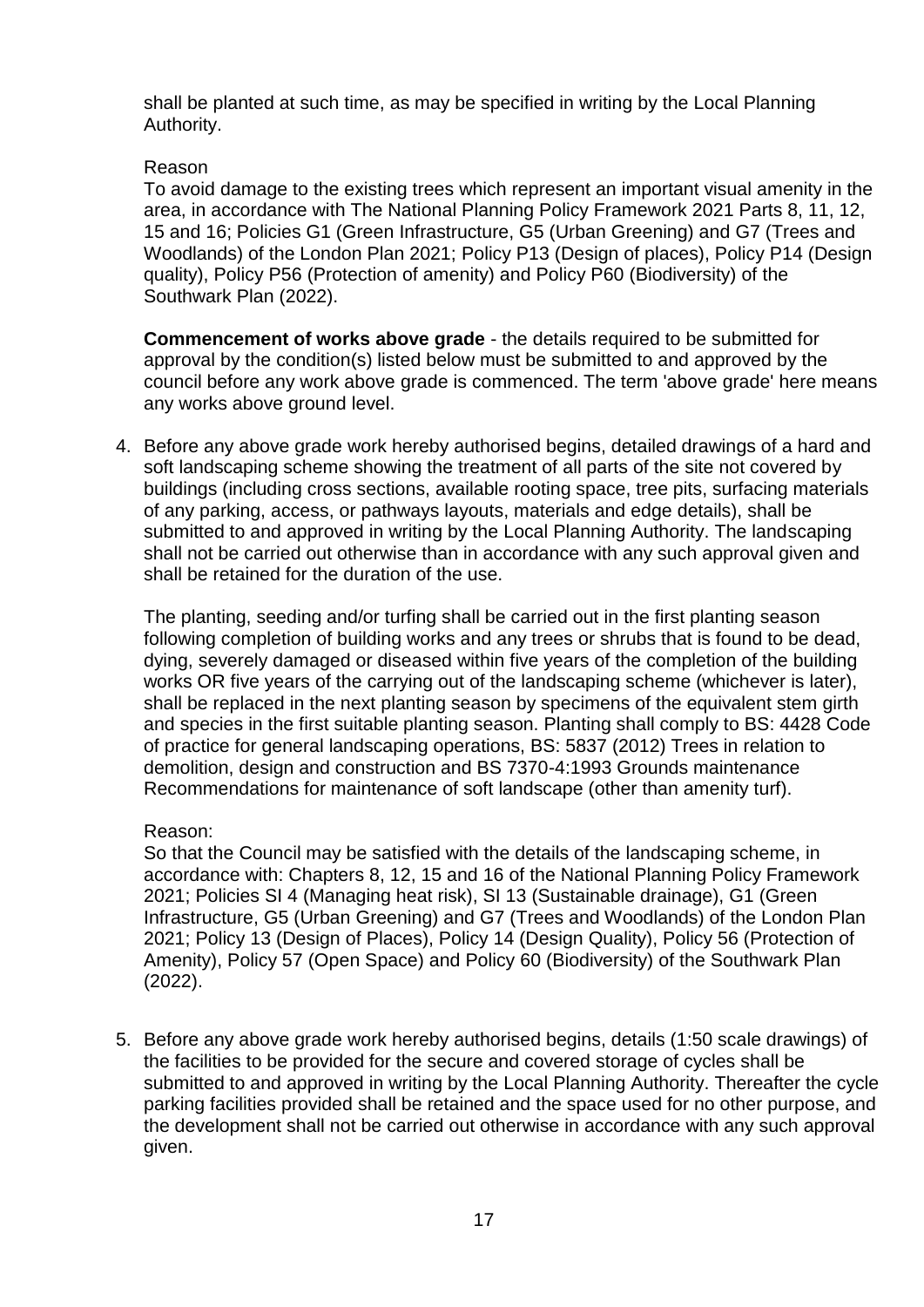Reason:

In order to ensure that satisfactory safe and secure cycle parking facilities are provided and retained in order to encourage the use of cycling as an alternative means of transport to the development and to reduce reliance on the use of the private car in accordance with Chapter 9 (Promoting sustainable transport) of the National Planning Policy Framework (2021); Policy T5 (Cycling) of the London Plan (2021); Policy 53 (Cycling) of the Southwark Plan (2022).

**Pre-occupation condition(s) -** the details required to be submitted for approval by the condition(s) listed below must be submitted to and approved by the council before the building(s) hereby permitted are occupied or the use hereby permitted is commenced.

6. Details of bat nesting boxes shall be submitted to and approved in writing by the Local Planning Authority prior to the commencement of the use hereby granted permission.

No less than 4 nesting boxes shall be provided and the details shall include the exact location, specification and design of the habitats. The boxes shall be installed with the development prior to the first occupation of the building to which they form part or the first use of the space in which they are contained.

The nesting boxes shall be installed strictly in accordance with the details so approved, shall be maintained as such thereafter.

Discharge of this condition will be granted on receiving the details of the nest features and mapped locations and Southwark Council agreeing the submitted plans, and once the nest features are installed in full in accordance to the agreed plans. A post completion assessment will be required to confirm the nest features have been installed to the agreed specification.

#### Reason:

To ensure the development provides the maximum possible provision towards creation of habitats and valuable areas for biodiversity in accordance with Chapter 15 (Conserving and enhancing the natural environment) of the National Planning Policy Framework (2021); Policy G6 (Biodiversity and access to nature) of the London Plan (2021); P56 Protection of amenity, P57 Open space, P58 Open Water space, P59 Green infrastructure, P60 Biodiversity, P66 Reducing noise pollution and enhancing soundscapes and P69 Sustainable standards of the Southwark Plan (2022).

7. Prior to the commencement of the use hereby granted permission, a Lighting Plan shall be submitted to and approved by the Local Planning Authority.

The recommended lighting specification using LED's (at 3 lux) because they have little UV. The spectrum recommended is 80% amber and 20% white with a clear view, no UV, horizontal light spread ideally less that 70º and a timer.

Reason: To ensure compliance with the Habitats Regulations and the Wildlife & Countryside Act 1981 (as amended).

8. Before the first occupation of the development hereby permitted begins, details of the arrangements for the storing of commercial refuse shall be submitted to and approved in writing by the Local Planning Authority.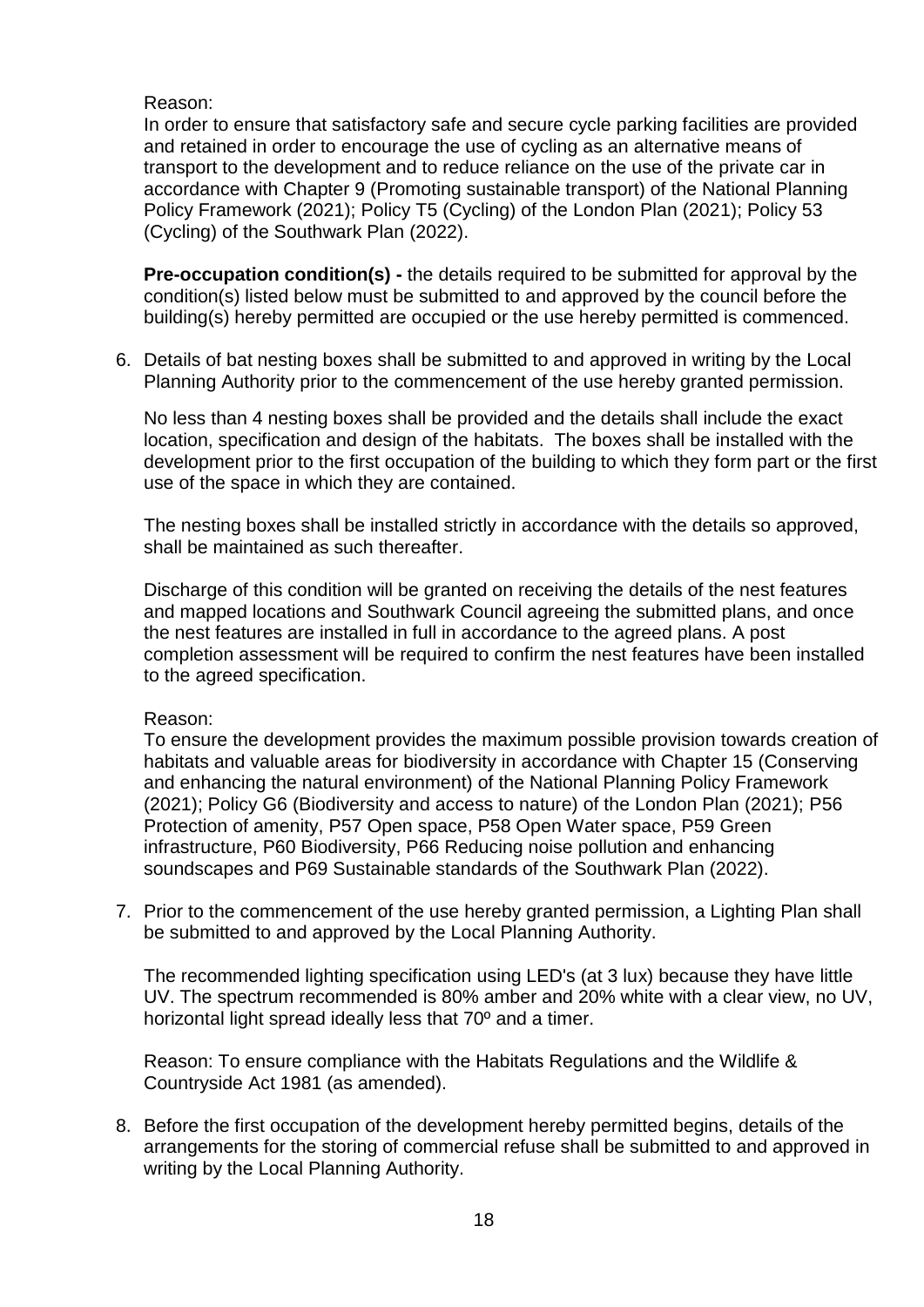Thereafter, the approved refuse storage facilities shall be provided and made available for use by the occupiers of the development and the facilities shall thereafter be retained and shall not be used or the space used for any other purpose.

#### Reason:

To ensure that the refuse will be appropriately stored within the site thereby protecting the amenity of the site and the area in general from litter, odour and potential vermin/pest nuisance in accordance with Chapters 8 (Promoting healthy and safe communities) and 12 (Achieving well-designed places) of the National Planning Policy Framework (2021); Policy D4 (Delivering good design) of the London Plan (2021); Policy 62 (Reducing Waste) and Policy 66 (Reducing Noise Pollution and Enhancing Soundscapes) of the Southwark Plan (2022).

**Compliance condition(s) -** the following condition(s) impose restrictions and/or other requirements that must be complied with at all times once the permission has been implemented.

9. The materials to be used in the implementation of this permission shall not be otherwise than as described and specified in the application and on the drawings hereby approved unless the prior written consent of the local planning authority has been obtained for any proposed change or variation.

#### Reason:

To ensure that the new works blend in with the existing building in the interest of the design and appearance of the building in accordance with Chapter 12 (Achieving welldesigned places) of the National Planning Policy Framework (2021); Policy D4 (Delivering good design) of the London Plan (2021); Policy P13 (Design of places) and Policy P14 (Design Quality) of the Southwark Plan (2022).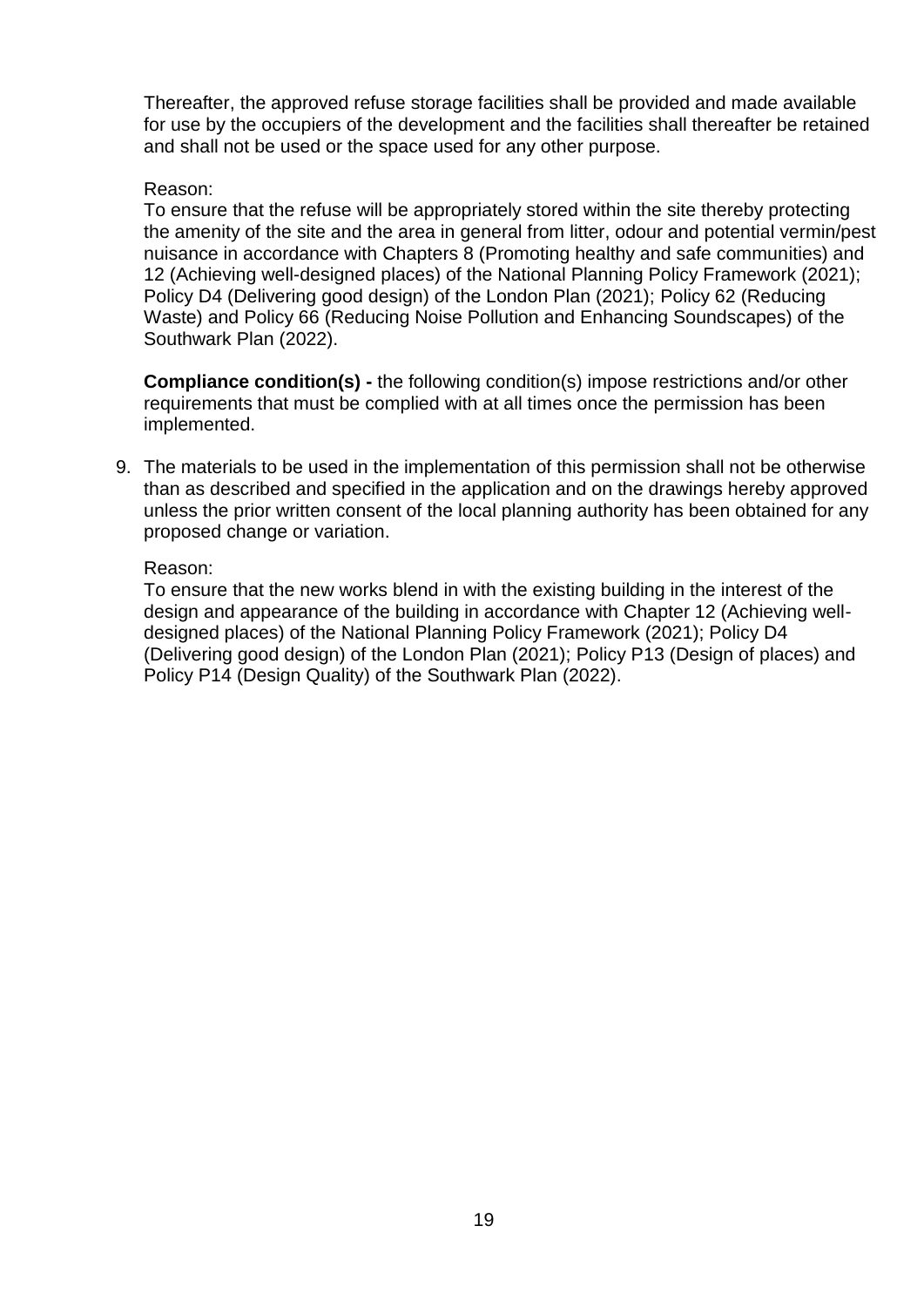# **Relevant Planning Policy**

National Planning Policy Framework 2021:

- Chapter 2 Achieving sustainable development
- Chapter 8 Promoting healthy and safe communities
- Chapter 9 Promoting sustainable transport
- Chapter 12 Achieving well-designed places
- Chapter 13 Protecting Green Belt land
- Chapter 15 Conserving and enhancing the natural environment

London Plan 2021:

- Policy D4 Delivering good design
- Policy D5 Inclusive design
- Policy D12 Fire safety
- Policy S1 Developing London's social infrastructure
- Policy S4 Play and informal recreation
- Policy S5 Sports and recreation facilities
- Policy G3 Metropolitan Open Land
- Policy G6 Biodiversity and access to nature
- Policy G7 Trees and woodlands
- Policy SI 1 Improving air quality
- Policy T5 Cycling
- Policy T6 Car parking

Southwark Plan 2022:

- Policy P13 Design of places
- Policy P14 Design quality
- Policy P45 Healthy developments
- Policy P47 Community uses
- Policy P50 Highways impacts
- Policy P51 Walking
- Policy P53 Cycling
- Policy P54 Car Parking
- Policy P56 Protection of amenity
- Policy P57 Open Space
- Policy P60 Biodiversity
- Policy P61 Trees
- Policy P62 Reducing waste
- Policy P65 Improving air quality
- P70 Energy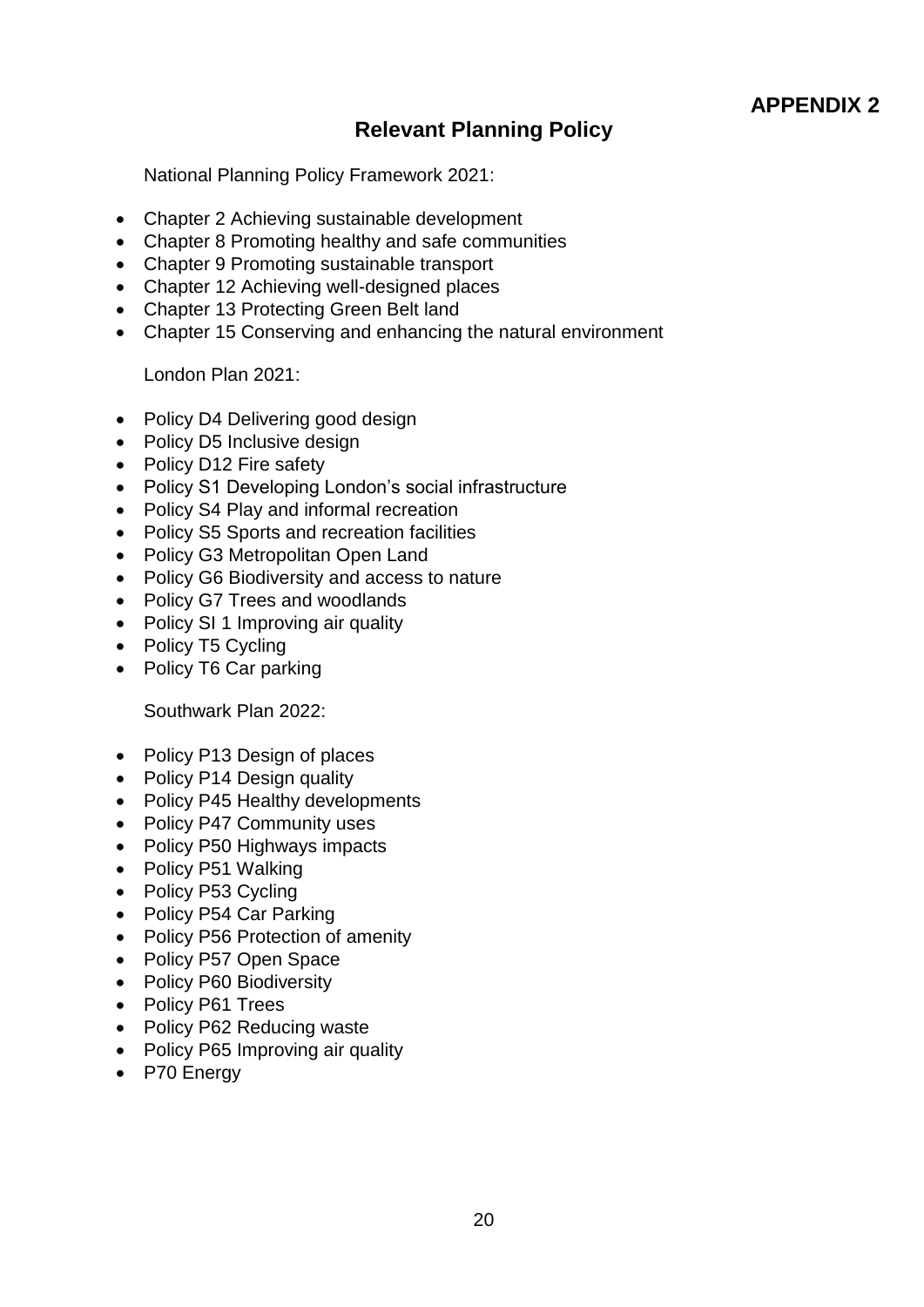# **APPENDIX 3**

# **Planning history of the site and nearby sites**

**17/AP/4769** | Removal of existing buildings and creation of a single storey community centre (D2) for Dog Kennel Hill Adventure Playground. | Adventure Playground Dog Kennel Hill London SE22 8AA. Granted.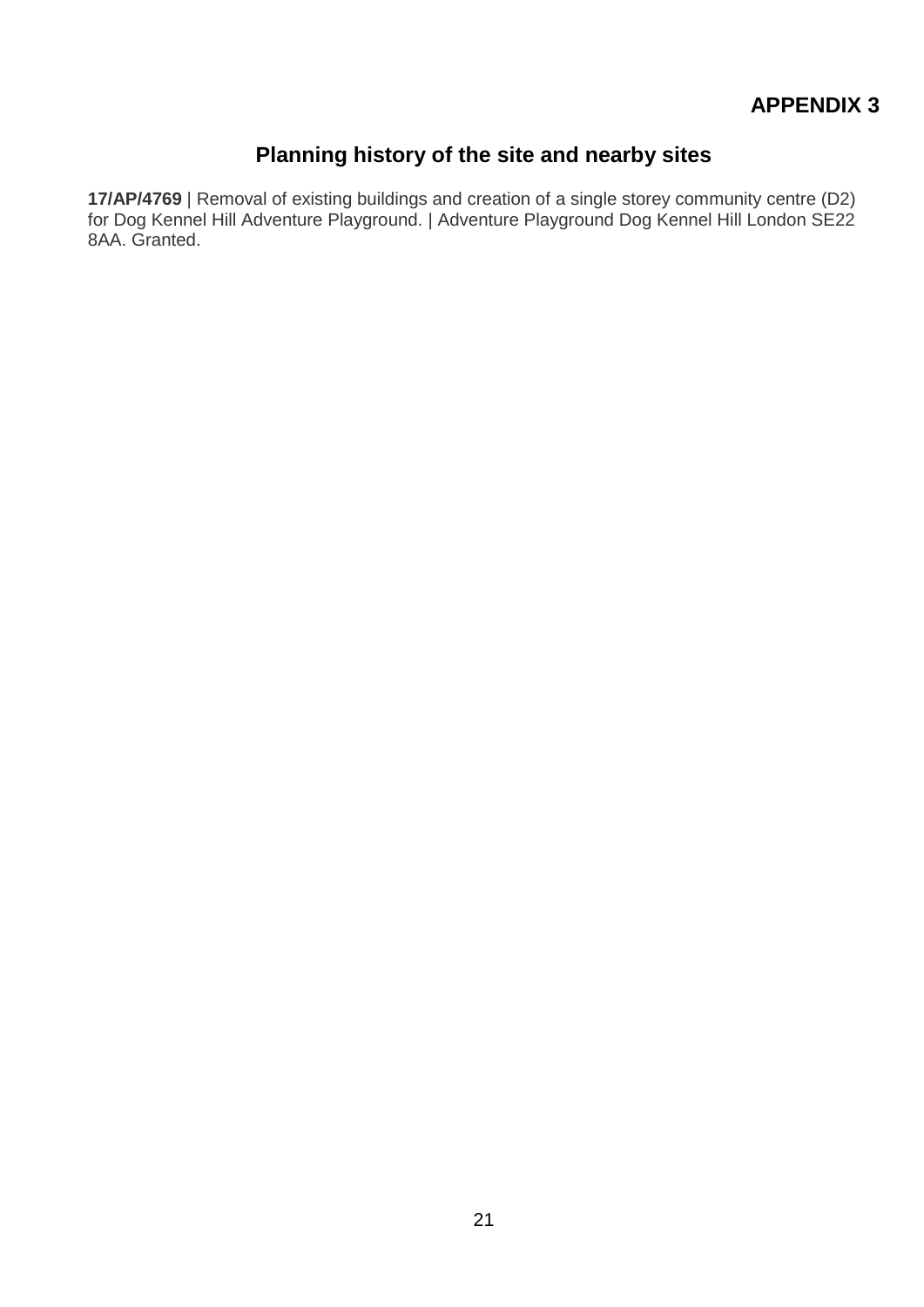## **Consultation undertaken**

#### **Site notice**

Placed: 17.12.2021 Date of expiry: 16.01.222

#### **Internal Consultees**

LBS Ecology LBS Arboricultural Services Team LBS Urban Forester

#### **External Consultees**

The Gardens Trust

#### **Neighbour notification**

Letters sent: 07/12/2021 Date of expiry: 04.01.2022 137 addresses consulted

1-2 The Parade Dog Kennel Hill London Southwark SE22 8BQ Apartment 14 8 Dog Kennel Hill London Southwark SE22 8AA Flat 18 Walcot House East Dulwich Estate Albrighton Road London Flat 33 Birdsall House Champion Hill London Southwark SE5 8DP Flat 16 Birdsall House Champion Hill London Southwark SE5 8DP Flat 14 Walcot House East Dulwich Estate Albrighton Road London Flat 6 Birdsall House Champion Hill London Southwark SE5 8DP Flat 34 Birdsall House Champion Hill London Southwark SE5 8DP Flat 8 Riseholme House East Dulwich Estate Albrighton Road London Flat 6 Riseholme House East Dulwich Estate Albrighton Road London Apartment 11 8 Dog Kennel Hill London Southwark SE22 8AA Flat 22 Walcot House East Dulwich Estate Albrighton Road London Flat 32 Birdsall House Champion Hill London Southwark SE5 8DP Flat 18 Riseholme House East Dulwich Estate Albrighton Road London Flat 20A Walcot House East Dulwich Estate Albrighton Road London Southwark Flat 28 Riseholme House East Dulwich Estate Albrighton Road London Flat 24 Birdsall House Champion Hill London Southwark SE5 8DP Flat 1 Riseholme House East Dulwich Estate Albrighton Road London Flat 24 Walcot House East Dulwich Estate Albrighton Road London Southwark Flat 16 Riseholme House East Dulwich Estate Albrighton Road London Apartment 8 8 Dog Kennel Hill London Southwark SE22 8AA Flat 27 Walcot House East Dulwich Estate Albrighton Road London Southwark Flat 17 Walcot House East Dulwich Estate Albrighton Road London Southwark Flat 9 Walcot House East Dulwich Estate Albrighton Road London Flat 8 Walcot House East Dulwich Estate Albrighton Road London Southwark Flat 4 Birdsall House Champion Hill London Southwark SE5 8DP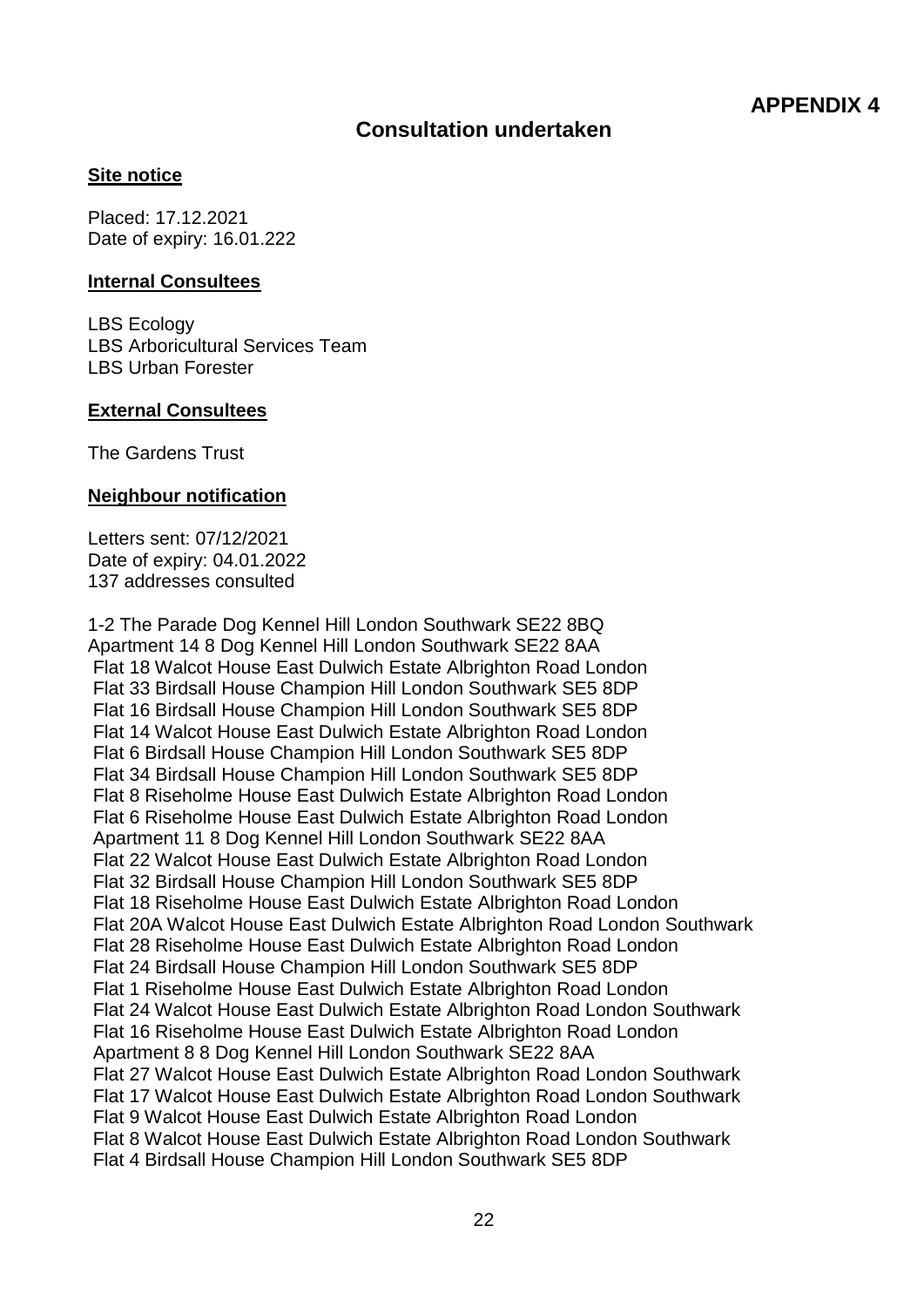Flat 30 Birdsall House Champion Hill London Southwark SE5 8DP Flat 14 Birdsall House Champion Hill London Southwark SE5 8DP Flat 15 Riseholme House East Dulwich Estate Albrighton Road London Flat 7 Riseholme House East Dulwich Estate Albrighton Road London Flat 2 Riseholme House East Dulwich Estate Albrighton Road London Apartment 7 8 Dog Kennel Hill London Southwark SE22 8AA Flat 9 Riseholme House East Dulwich Estate Albrighton Road London Flat 31 Riseholme House East Dulwich Estate Albrighton Road London Flat 35 Riseholme House East Dulwich Estate Albrighton Road London Flat 26 Riseholme House East Dulwich Estate Albrighton Road London Flat 28 Walcot House East Dulwich Estate Albrighton Road London Southwark Flat 10 Walcot House East Dulwich Estate Albrighton Road London Southwark Flat 27 Birdsall House Champion Hill London Southwark SE5 8DP Flat 17 Birdsall House Champion Hill London Southwark SE5 8DP Flat 12 Riseholme House East Dulwich Estate Albrighton Road Flat 32 Walcot House East Dulwich Estate Albrighton Road London Flat 1 Birdsall House Champion Hill London Southwark SE5 8DP Flat 6 Walcot House East Dulwich Estate Albrighton Road London Flat 28 Birdsall House Champion Hill London Southwark SE5 8DP Flat 22 Birdsall House Champion Hill London Southwark SE5 8DP Flat 13 Birdsall House Champion Hill London Southwark SE5 8DP Flat 20 Riseholme House East Dulwich Estate Albrighton Road London Flat 4 Riseholme House East Dulwich Estate Albrighton Road London Apartment 12 8 Dog Kennel Hill London Southwark SE22 8AA Apartment 15 8 Dog Kennel Hill London Southwark SE22 8AA Flat 7 Walcot House East Dulwich Estate Albrighton Road London Southwark Flat 10 Riseholme House East Dulwich Estate Albrighton Road London Apartment 16 8 Dog Kennel Hill London Southwark SE22 8AA Apartment 5 8 Dog Kennel Hill London Southwark SE22 8AA Flat 33 Walcot House East Dulwich Estate Albrighton Road London Southwark Flat 13 Walcot House East Dulwich Estate Albrighton Road London Southwark Flat 7 Birdsall House Champion Hill London Southwark SE5 8DP Flat 26 Birdsall House Champion Hill London Southwark SE5 8DP Flat 25 Birdsall House Champion Hill London Southwark SE5 8DP 5 Dog Kennel Hill London Southwark SE22 8AA 2 Dog Kennel Hill London Southwark SE22 8AA Apartment 18 8 Dog Kennel Hill London Southwark SE22 8AA Apartment 13 8 Dog Kennel Hill London Southwark SE22 8AA Apartment 19 8 Dog Kennel Hill London Southwark SE22 8AA Flat 37 Riseholme House East Dulwich Estate Albrighton Road London Flat 30 Riseholme House East Dulwich Estate Albrighton Road London Flat 19 Walcot House East Dulwich Estate Albrighton Road London Southwark Flat 3 Walcot House East Dulwich Estate Albrighton Road London Southwark Flat 21 Birdsall House Champion Hill London Southwark SE5 8DP Flat 2 Birdsall House Champion Hill London Southwark SE5 8DP Flat 12 Birdsall House Champion Hill London Southwark SE5 8DP Flat 21 Riseholme House East Dulwich Estate Albrighton Road London Flat 14 Riseholme House East Dulwich Estate Albrighton Road London Flat 25 Walcot House East Dulwich Estate Albrighton Road London Southwark Flat 20 Walcot House East Dulwich Estate Albrighton Road London Southwark Flat 18 Birdsall House Champion Hill London Southwark SE5 8DP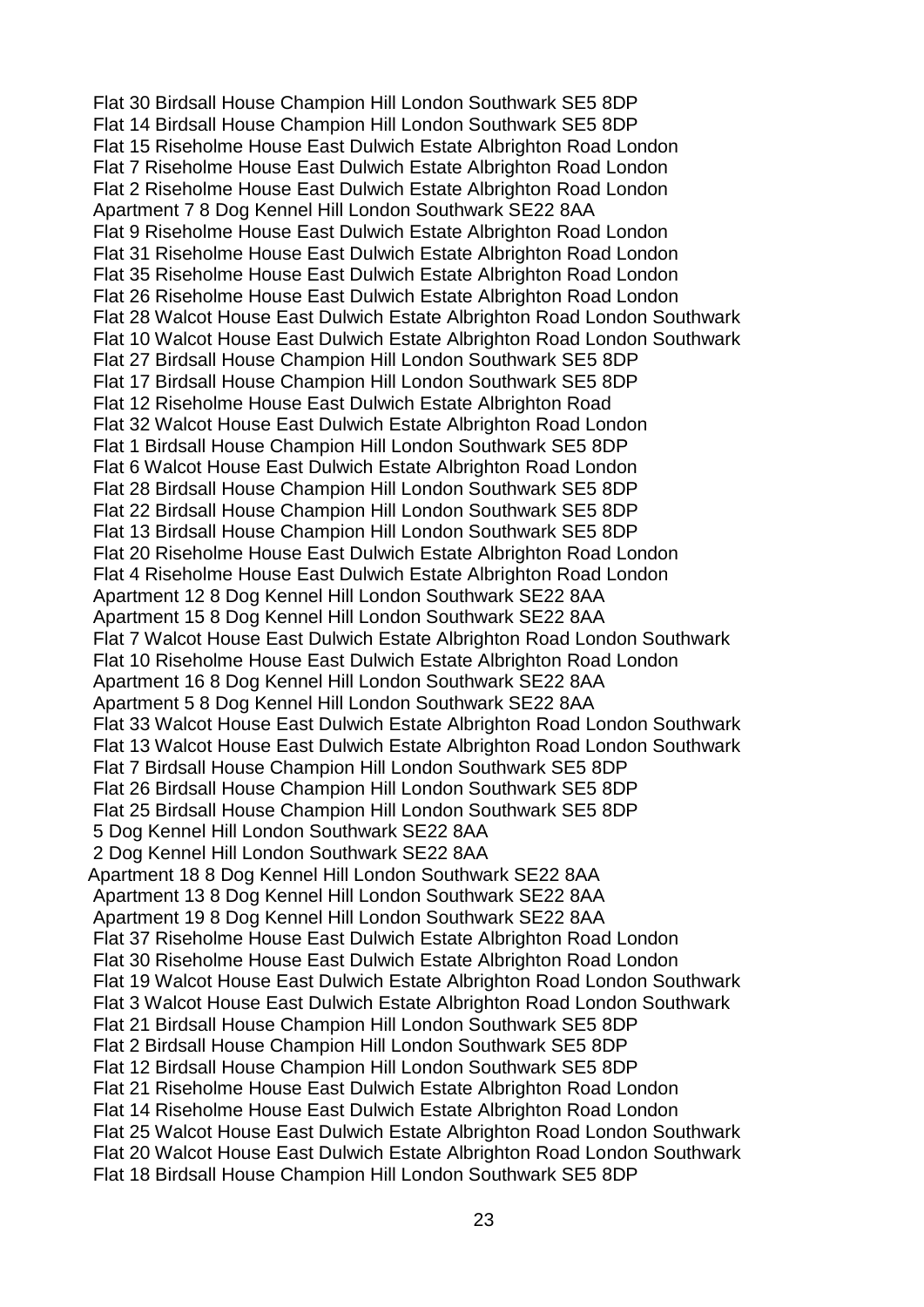Flat 11 Birdsall House Champion Hill London Southwark SE5 8DP Flat 10 Birdsall House Champion Hill London Southwark SE5 8DP Flat 34 Riseholme House East Dulwich Estate Albrighton Road London Flat 27 Riseholme House East Dulwich Estate Albrighton Road London Flat 25 Riseholme House East Dulwich Estate Albrighton Road London Flat 22 Riseholme House East Dulwich Estate Albrighton Road London 6 Dog Kennel Hill London Southwark SE22 8AA 3 Dog Kennel Hill London Southwark SE22 8AA Flat 8A Birdsall House Champion Hill London Southwark SE5 8DP Flat 29 Riseholme House East Dulwich Estate Albrighton Road London Flat 30 Walcot House East Dulwich Estate Albrighton Road London Southwark Flat 33 Riseholme House East Dulwich Estate Albrighton Road London Flat 21 Walcot House East Dulwich Estate Albrighton Road London Southwark Flat 1 Walcot House East Dulwich Estate Albrighton Road London Southwark Flat 31 Birdsall House Champion Hill London Southwark SE5 8DP Flat 35 Walcot House East Dulwich Estate Albrighton Road London Southwark 1 Dog Kennel Hill London Southwark SE22 8AA Flat 3 Birdsall House Champion Hill London Southwark SE5 8DP Flat 20 Birdsall House Champion Hill London Southwark SE5 8DP Flat 23 Riseholme House East Dulwich Estate Albrighton Road London Flat 5 Riseholme House East Dulwich Estate Albrighton Road London Apartment 17 8 Dog Kennel Hill London Southwark SE22 8AA Apartment 10 8 Dog Kennel Hill London Southwark SE22 8AA Apartment 9 8 Dog Kennel Hill London Southwark SE22 8AA Apartment 6 8 Dog Kennel Hill London Southwark SE22 8AA Apartment 4 8 Dog Kennel Hill London Southwark SE22 8AA Apartment 3 8 Dog Kennel Hill London Southwark SE22 8AA Apartment 1 8 Dog Kennel Hill London Southwark SE22 8AA 3 The Parade Dog Kennel Hill London Southwark SE22 8BQ Dulwich Day Nursery Dog Kennel Hill London Southwark SE22 8BB 4 Dog Kennel Hill London Southwark SE22 8AA Flat 12 Walcot House East Dulwich Estate Albrighton Road Flat 26 Walcot House East Dulwich Estate Albrighton Road London Southwark Flat 23 Walcot House East Dulwich Estate Albrighton Road London Southwark Flat 5 Walcot House East Dulwich Estate Albrighton Road London Southwark Flat 15 Birdsall House Champion Hill London Southwark SE5 8DP Flat 19 Riseholme House East Dulwich Estate Albrighton Road London Flat 34 Walcot House East Dulwich Estate Albrighton Road London Southwark Flat 15 Walcot House East Dulwich Estate Albrighton Road London Southwark Flat 4 Walcot House East Dulwich Estate Albrighton Road London Southwark Flat 23 Birdsall House Champion Hill London Southwark SE5 8DP Flat 38 Riseholme House East Dulwich Estate Albrighton Road London Flat 36 Riseholme House East Dulwich Estate Albrighton Road London Flat 32 Riseholme House East Dulwich Estate Albrighton Road London Flat 5 Birdsall House Champion Hill London Southwark SE5 8DP Flat 19 Birdsall House Champion Hill London Southwark SE5 8DP Flat 17 Riseholme House East Dulwich Estate Albrighton Road London Flat 24 Riseholme House East Dulwich Estate Albrighton Road London Flat 16 Walcot House East Dulwich Estate Albrighton Road London Southwark Flat 8 Birdsall House Champion Hill London Southwark SE5 8DP Flat 29 Birdsall House Champion Hill London Southwark SE5 8DP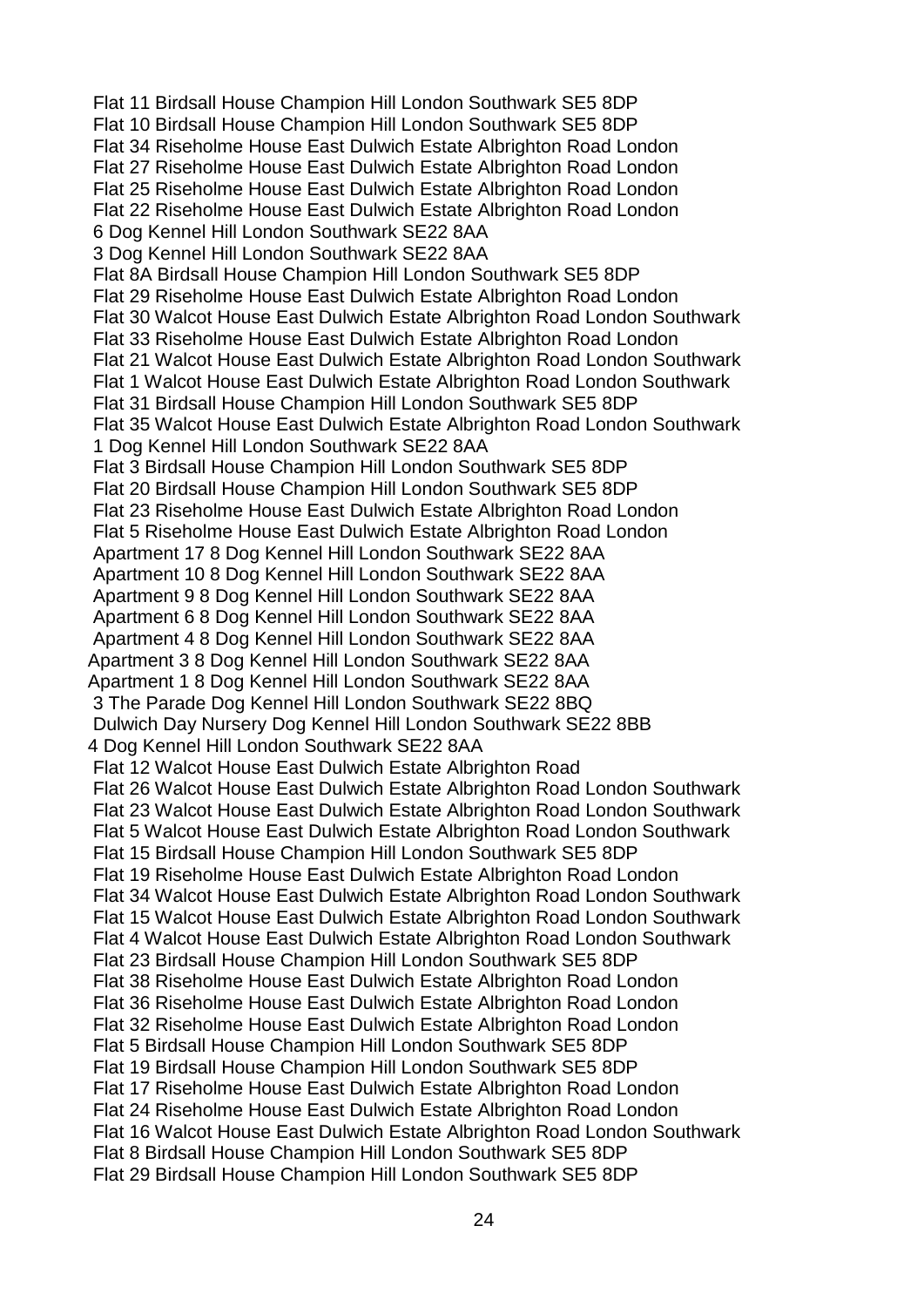Flat 3 Riseholme House East Dulwich Estate Albrighton Road London Apartment 2 8 Dog Kennel Hill London Southwark SE22 8AA Flat 31 Walcot House East Dulwich Estate Albrighton Road London Flat 29 Walcot House East Dulwich Estate Albrighton Road London Southwark Flat 11 Walcot House East Dulwich Estate Albrighton Road London Southwark Flat 2 Walcot House East Dulwich Estate Albrighton Road London Flat 9 Birdsall House Champion Hill London Southwark SE5 8DP Flat 13 Riseholme House East Dulwich Estate Albrighton Road London Flat 11 Riseholme House East Dulwich Estate Albrighton Road London